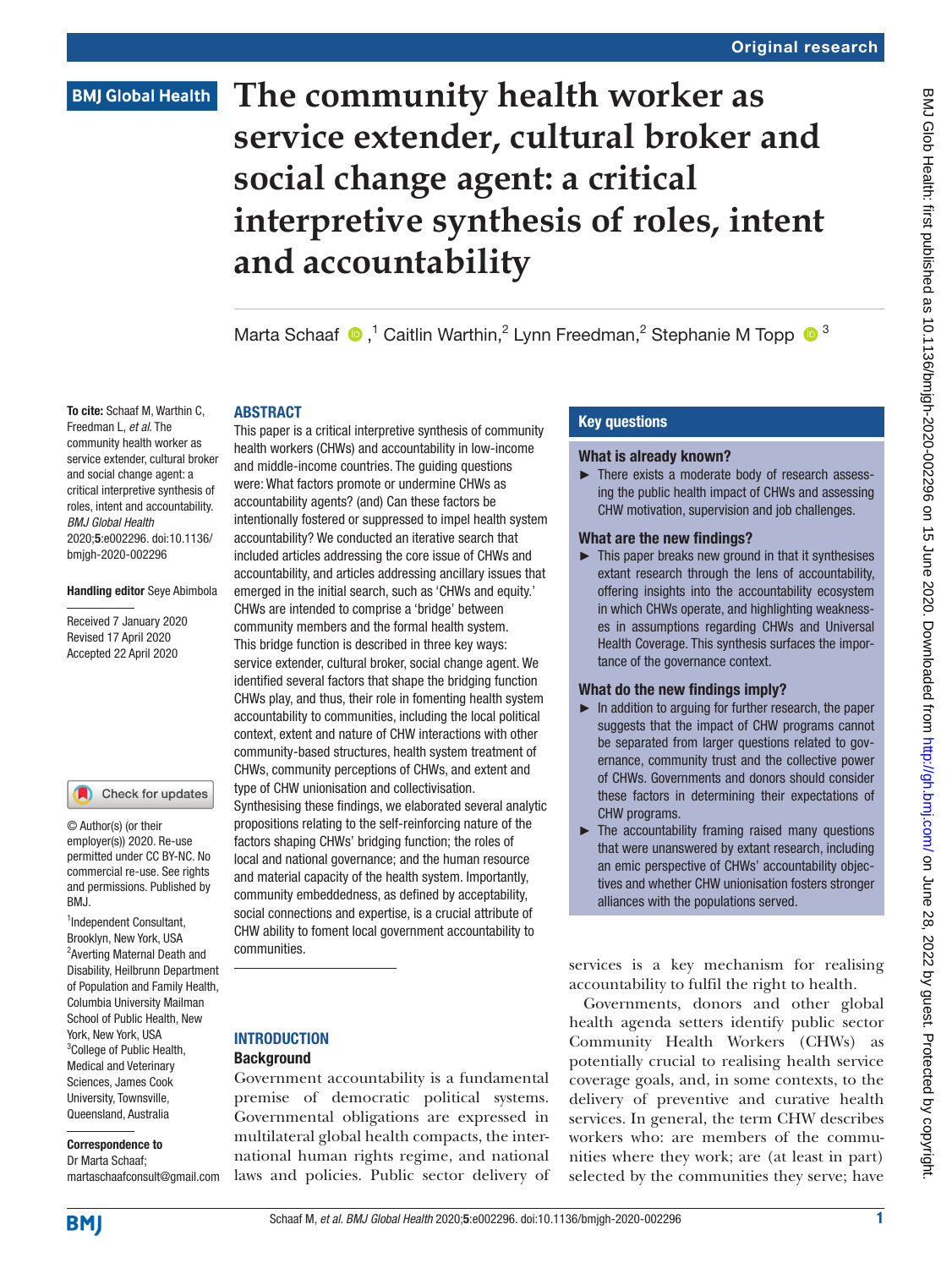little or no secondary education; and represent and/or deliver formal health services in the biomedical tradition.<sup>1</sup> Aside from these commonalities, the characteristics of CHWs—including gender, age, education, training, scope of practice, remuneration and even nomenclature—can vary widely by programme. $<sup>1</sup>$  $<sup>1</sup>$  $<sup>1</sup>$ </sup>

This paper is a critical interpretive synthesis (CIS) of CHWs and accountability in low-income and middleincome countries (LMICs), with selected insights from high income countries. CIS entails the iterative assessment of multi-disciplinary evidence, $2$  facilitating the exploration of disparate fields such as global health and accountability.

#### History/evolution of CHW programmes and accountability in LMICs

CHW programmes have a long history, dating back to the 1930s with China's 'Farmer Scholars.' The 1960s/1970s saw a flurry of smaller scale CHW programmes in various countries, followed by efforts at national-scale government programmes. $3-6$  The emphasis of these early programmes was on CHWs with a 'generalist' mandate. Embedded within communities, CHWs would act as agents of social change by bringing health services to communities, promoting community interests vis-a-vis the health sector, and, through their culturally appropriate and physically accessible preventive and curative work, helping to improve the quality of government health services.<sup>78</sup>

Economic and political trends in the 1980s/1990s including a global recession, a debt crisis in many LMICs, and donor imposed structural adjustment policies—undercut momentum for comprehensive primary healthcare and resulted in waning financial and political support for CHW programmes with broad mandates.<sup>[9](#page-10-4)</sup>

Then, in the early 2000s, global support for vertical or disease-specific CHW programmes burgeoned in the context of efforts to meet coverage and treatment objectives enshrined in the health-related Millennium Development Goals. Renewed interest in CHWs led to a proliferation of new and revived programmes, with increasing focus and reliance on CHWs as a mechanism for expanding communities' access to maternal, newborn and child health and other basic health services. Many of these programmes have produced robust evidence that CHW programmes can contribute to improvements in population health outcomes.<sup>10-13</sup>

#### Accountability

When evoked as a principle in public sector governance, accountability can be described as 'the continuing concern for checks and oversight, for surveillance and institutional constraints on the exercise of power'.<sup>14</sup> In this paper, we distinguish between 'downward accountability,' or accountability from the health system to the communities they serve, and 'upward accountability' relations of front-line service providers to policy implementers, who in turn report to policy-makers.

BMJ Glob Health: first published as 10.1136/bmjgh-2020-002296 on 15 June 2020. Downloaded from http://gh.bmj.com/ on June 28, 2022 by guest. Protected by copyright BMJ Glob Health: first published as 10.1136/bmjgh-2020-002296 on 15 June 2020. Downloaded from <http://gh.bmj.com/> on June 28, 2022 by guest. Protected by copyright

This conceptual simplicity can be muddied by actual dynamics on the ground, where informal accountabilities—such as to politicians, religious institutions, foreign donors or powerful community members—may be more determinative than formal accountability relationships enshrined in law or policy. Acknowledging the importance of informal accountabilities, some theorists discuss the 'culture of accountability' or describe accountability as an 'emergent property' of a system.[15](#page-10-7) This approach emphasises the importance of political commitment, institutional rules and professional norms in shaping accountability in practice.<sup>15-19</sup>

CHW programmes are one approach for governments to fulfil the right to health, but such fulfilment depends on the accountability ecosystem—both formal and informal—in which CHWs operate. In some contexts, CHWs have an explicit mandate to be agents of downward accountability, meaning that they are expected to improve health system accountability to communities they serve. $20$  In other settings, they have an implicit downward accountability function, such as representing community concerns to the local health facility or educating the community about their rights and entitlements. $^{21}$  At the same time, CHWs programmes enshrine formal upward accountability, as CHW report to supervisors or political actors.[22–25](#page-10-10)

Despite the fact that governmental CHW programmes generally entail the expectation that CHWs foster health system accountability to the community (and vice-versa), an accountability lens has not been widely applied to studies on CHWs, outside of several exceptions.<sup>2</sup>

#### **METHODS**

This paper is a modified CIS. CIS is iterative and inductive, and it entails synthesising data across a diverse body of empirical literature and the development of new analytic propositions, synthesising arguments and ques-tions.<sup>[2 30–32](#page-10-1)</sup> Following a 'principle of pluralism' facilitates synthesis across different fields to illuminate the issue as a whole. $33$  The approach is apt for assessing CHWs and accountability, as they are topics from distinct fields (public health and governance) with few studies that focus on their intersection.

We describe our study as a modified CIS because we began with the development of a background brief for a June 2017 'think in' on CHWs and accountability. The subsequent development of the review was informed partly by issues arising at the think-in. $34$  We explain in detail.

The guiding questions for the think in on CHWs and accountability were as follows: What factors promote or undermine CHWs as accountability agents? (and) Can these factors be intentionally fostered or suppressed to impel health system accountability? Based on initial review of articles addressing themes related to CHWs and accountability, the authors developed a list of relevant topics, including the notion of CHWs as a bridge between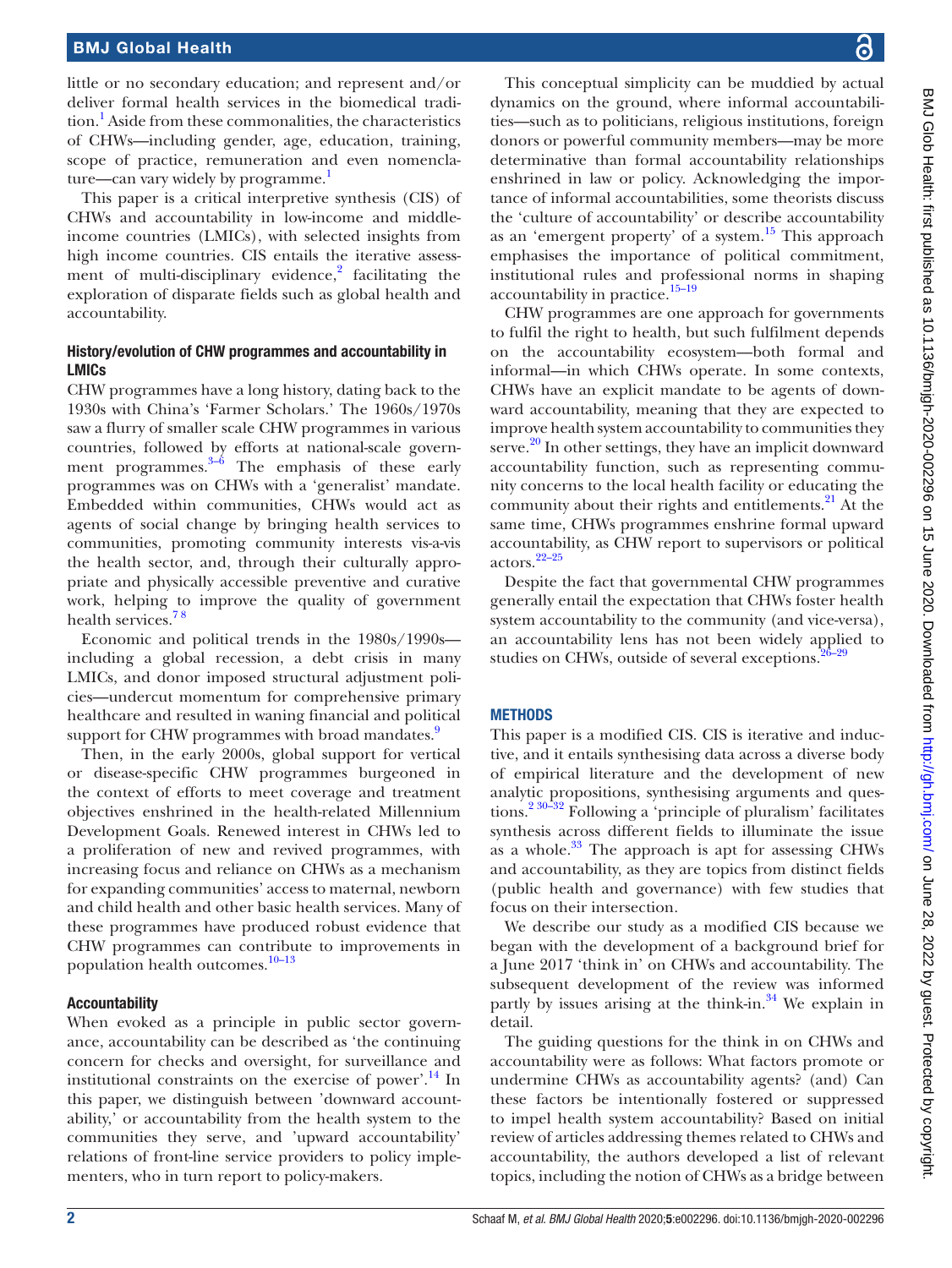health systems and communities; CHWs interfacing with community-based structures; treatment of CHWs by the health system; CHW professional associations/unions; community perceptions of CHWs; CHWs and social accountability; and CHW perceptions of accountability. Our team conducted an electronic literature search in April 2017 using PubMed. We also did a rapid search of CHW-like programmes, including 'barefoot doctors,' 'visiting nurses,' 'peer health educators,' 'health mediators,' and 'patronage nurses.' We limited our focus to government-supported CHW programmes, though we did not exclude the few articles identified that focused on NGO-supported CHWs. Papers were screened for English language and relevance based on title (and abstract, if needed), and then read in full. Reference lists were used to identify further articles. This research was used to draft a background note for the think in. Based on feedback from colleagues at the meeting, we then decided to expand this background note into a more formal literature synthesis.

The second electronic literature search was conducted in December 2017 using PubMed, ScienceDirect, Scopus and Google Scholar. After having conducted the first search, we decided that the search term 'CHW' was adequate to capture government-run CHW programmes, so we no longer searched for synonyms of 'CHW'. The following search terms were used: (CHW OR "community health worker") AND (accountability OR governance OR responsiveness OR "human rights" OR empower OR empowered OR empowerment). Results were filtered to only show items published since 1978, as 1978 was the year of the Alma-Ata Conference on Primary Healthcare, which represents a conceptual starting point in the current discussions on CHWs. GoogleScholar returned a number of results where 'CHW' stood for something other than 'CHW', and so the first 250 hits were screened for relevance to CHWs. Those 103 results were exported into Mendeley, along with all the search results from the other databases, for a total of 238 unique results. These were then screened for English language and relevance to accountability based on title (and abstract, if needed), narrowing the pool down to 51 results. Abstracts for all 51 items were reviewed, and 13 'core' articles were identified to be most relevant to the topic of CHWs and accountability. These 'core' articles were read in full by two of the authors (CW and MS) to identify any other 'ancillary' topics that might provide useful context for the review.

We then conducted abbreviated literature searches on these 'ancillary' topics through the lens of accountability, which included CHWs in primary healthcare versus vertical health programmes; the ecology of CHW programmes (ie, in cases where there are multiple programmes, how do they interact); CHW task mix; fidelity of CHW programme implementation; equity in CHW programme impacts; gender and CHW programmes; CHWs and political context/local control; and community monitoring/accountability structures. Each search was conducted independently by one of the

four authors. The searches were not meant to be exhaustive and rather sought to identify 5–7 articles germane to each topic, which were then used, in conjunction with the 13 'core' articles to prepare a brief synthesis of each 'ancillary' topic for all the authors to review. We focused on LMICs, but included articles from high income countries we felt would offer particularly relevant insights. The intent of these mini 'ancillary' reviews was to draw out the contextual and political economic factors that shape CHWs and their role in the larger accountability ecosystem. Limiting ourselves to a search on just CHWs and accountability would have led us to a more managerial focus that insufficiently probed the power dynamics shaping CHW ability to function as accountability agents.

The 'ancillary' syntheses were then integrated into the existing CHW and accountability think in background note, including as they expanded, provided nuance, or contradicted summaries and propositions already put forward in the draft. The authors were in contact regularly throughout the process to discuss the main rubrics and structure of the paper. In August 2019, we did a rapid literature review in Google Scholar on CHWs and accountability to make sure we included any research that had appeared since our last search. We integrated 36 articles at this time.

# Patient and public involvement

Because this paper is not directly related to patient care, this research was done without patient involvement. Patients were not invited to comment on the study design and were not consulted to develop patient relevant outcomes or interpret the results. Nor were patients invited to contribute to the writing or editing of this document for readability or accuracy.

# **FINDINGS**

# CHW function and accountability

CHWs comprise a 'bridge' between community members and the formal health system. This bridge function is described in three key ways in the peer-reviewed literature and in programme documents: service extender, cultural broker, and social change agent. These three roles can be seen as existing on a continuum from extending the reach of the current health system, to effecting change in the health system and in other social determinants of health. However, many CHW job descriptions contain elements of more than one of these roles. The multifaceted nature of the CHW bridging role is depicted in [figure](#page-3-0) 1. We describe each of these roles, and then briefly discuss how each relates to health system accountability to communities.

CHWs are often simply used to deliver health services to community members who would otherwise not have access, thereby functioning as a 'service extender'.<sup>[5](#page-10-14)</sup> There is abundant evidence supporting the claim that CHWs can effectively bridge the service provision gap between the health system and underserved communities by, for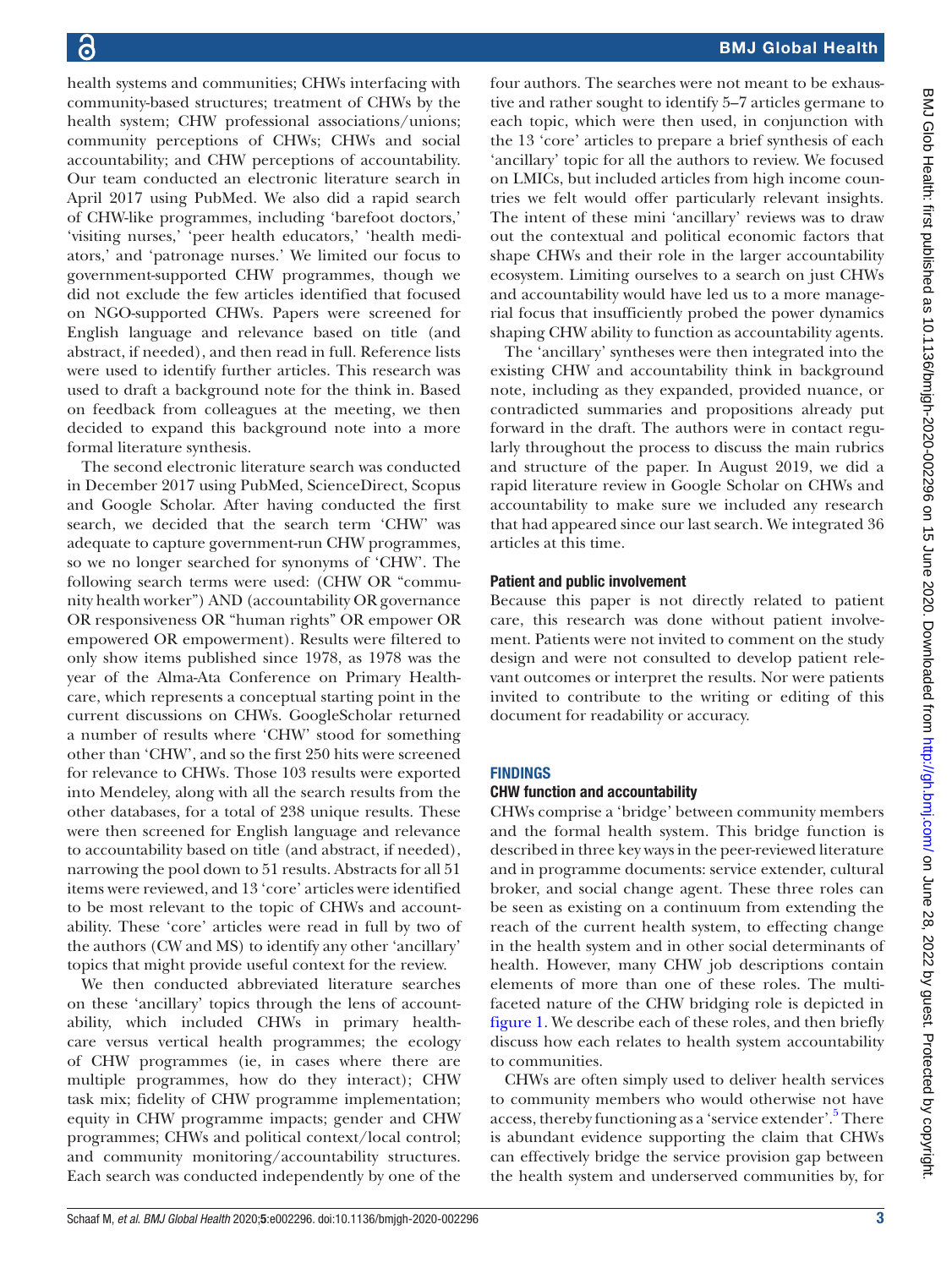

<span id="page-3-0"></span>Figure 1 Key programme approaches to the CHW bridge function. CHW, community health worker.

example, offering home-based preventive and curative services such as antiretroviral therapy and insecticidetreated bed net distribution, and providing health education to communities. $11-13$  In this way, CHWs help to promote government realisation of its obligations to fulfil the right to health. Service extension more meaningfully promotes health system accountability if it remedies rather than perpetuates—existing inequities. Most CHW programmes are equity oriented in their design, insofar as they target rural populations, urban slums, and other geographies that are disproportionately poor and/or hard to reach.<sup>[9](#page-10-4)</sup> There have been two reviews of whether and how CHWs promote equity. In their systematic review, McCollum *et al* found evidence that CHWs can reduce inequities in health service access and utilisation based on gender, place of residence, education and socioeconomic status; but, they also found that programmes rarely track equity systematically.<sup>35</sup> For the second review, Blanchard *et al* found mixed results on whether or not coverage of CHW services was equitable, as well as on the impact of CHW coverage on equity in antenatal care, skilled birth attendance, and essential newborn care. The authors found that home based care practices improved more equitably than care seeking, raising important questions about CHW ability to address health systems challenges.[36](#page-10-17) Moreover, CHW programmes can replicate some of the barriers community members face at the clinic level at the community level. For example, a study in Pakistan found that lower caste CHWs were more likely to visit (and to be respected by) their lower caste peers<sup>37</sup>; Ved *et al* had similar findings in India.[38](#page-10-19)

In contexts where programme planners are trying to address cultural differences or mistrust, CHWs may be

expected to fulfil a 'cultural broker' role.<sup>28 39</sup> Cultural brokers may communicate health system priorities and information to communities in culturally appropriate and acceptable ways, and, communicate community needs and concerns to a health system that suffers from cultural inaccessibility.<sup>[40 41](#page-11-0)</sup> For example, CHWs in Bangladesh have used folk music or theatre to spread awareness of health issues.<sup>10</sup> Many CHW programmes in high-income countries are focused almost exclusively on a cultural brokerage role. In southeastern Europe, Roma Health Mediators function as linguistic and cultural interpreters and try to tailor health provider advice to the life context of poor Romani patients.<sup>42</sup> However, developing culturally appropriate approaches requires that CHWs be granted sufficient flexibility to alter health messages as necessary. In Thailand, CHWs have described how supervisory emphasis on specific protocols and activities has limited their ability to tailor their support in response to community needs.<sup>[6](#page-10-21)</sup>

The latter form of the cultural broker role—communicating community needs and concerns to the health system—may be a promising channel through which CHWs can foster health system accountability to communities. For example, health extension workers in Ethiopia's government-led Health Extension Programme develop a plan of action based on community needs, which is then submitted to the village council and distributed to district and regional councils and health offices.[43](#page-11-2) In Australia, the Aboriginal and Torres Strait Islander Health Workers provide cultural mentorship to non-Aboriginal and Torres Strait Islander colleagues and advocate for culturally appropriate care.<sup>28</sup> Programmatic, social, management and political dynamics can shape the feasibility of cultural brokerage. For example, Brazilian CHWs felt their ability to elicit information about community needs was dependent on the long-term nature of their relationship with the neighbourhoods in which they work, $40$  suggesting frequent staff turnover might constrain cultural brokerage. The hierarchical nature of health systems can prioritise the downward flow of information, such that health workers are expected to tell CHWs what to do, not gather information from them.<sup>27</sup> These same dynamics limit CHW ability to influence decision-makers with the expertise and information they have gathered. $44-46$  In fact, a review of six country case studies found no evidence that CHWs influenced health service priorities or resource allocations based on their identification of local needs. $47$ 

Expansive conceptualisations describe CHWs as 'agents of social change'[8 48](#page-10-23) or 'liberators'[,49](#page-11-5) advocating on behalf of their communities on topics relating to healthcare access, quality and the social determinants of health. The concept of the social change agent is integral to the explicit programme theory and/or the formal mandate of many CHW programmes. In Brazil and Bangladesh, for example, CHW training reportedly 'privileges the determination and understanding of social, economic and environmental characteristics of the community'.<sup>[10](#page-10-5)</sup>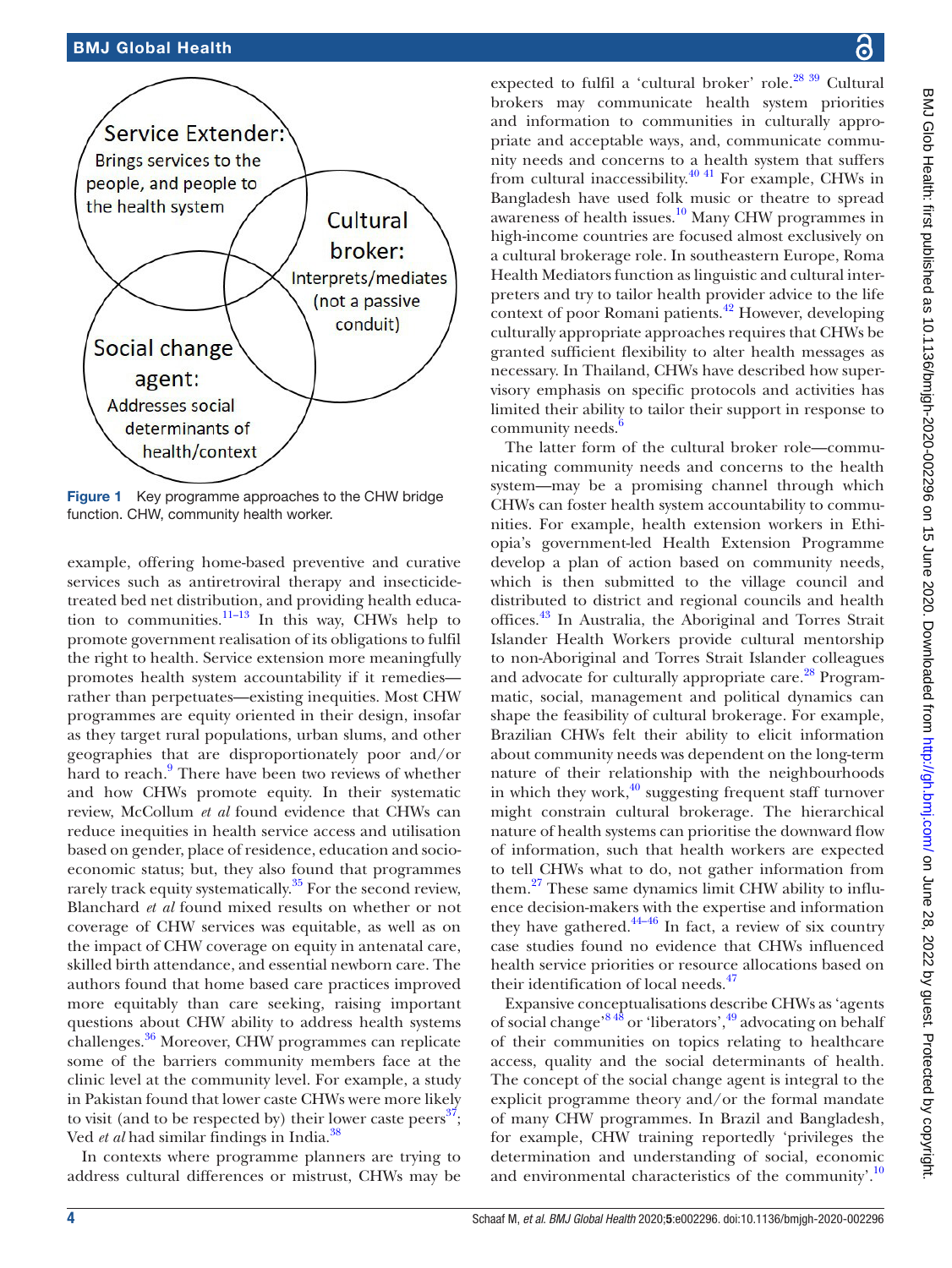WHO guidelines recommend that CHW preservice training should include 'social and environmental determinants of health' and 'interpersonal skills related to […] community engagement and mobilisation,' if the cadre is expected to perform these functions. $50$  However, of the three 'bridging' functions CHWs might serve, the role of social change agent is the least well documented in the literature.<sup>3548</sup> The scant research attempting to assess the change agent role finds that this function is rarely realised, due in part to political and organisational barriers. For instance, even though Brazil's CHW programme model asserts that CHWs should be agents of social change, and CHWs may indeed witness and understand the social determinants that impact their communities,  $^{40}$  the programme has been criticised for falling short of actualising social change and instead focusing too narrowly on the biomedical aspects of the CHW role.<sup>10</sup> This criticism has also been voiced for India's CHW programme, with Accredited Social Health Activists (ASHAs) being limited by lack of institutional support in a hierarchical health system, a remuneration structure that privileges delivery of services rather than affecting broader social change and challenges in fomenting community participation[.27 51 52](#page-10-22) Even in an early review of CHW programmes in Botswana, Colombia and Sri Lanka—in the era of CHWs with a 'generalist' mandate—Gilson *et al* concluded that CHWs acted primarily as service extenders, rather than change agents.<sup>53</sup> This disconnect between rhetoric and reality can be due to unrealistic expectations of CHW programmes; poor implementation of programmes as they are designed; donor prioritisation of the service extender role, rather than the change agent role; and programme design that does not address the underlying drivers of health inequities, including power relations.<sup>853-55</sup>

It is important to note that there are many examples of NGO-employed community-based health workers who act as social change agents. For example, in Guatemala, NGO-employed Community Defenders collect individual complaints about barriers and discrimination experienced while seeking healthcare. They then use this evidence to advocate for municipal, provincial and national government action to address violations of the state's right to health commitments.<sup>[56 57](#page-11-8)</sup> However, NGOrun CHW programmes are rarely national in scope. They can serve an important demonstration purpose and highlight issues to be addressed on a subnational or national policy level, but, with isolated exceptions (such as Bangladesh, where an NGO works with the government to support CHWs), they are rarely in a position to address population needs on a broad scale. $58$ 

Having defined the three key bridging functions CHWs are often envisioned to provide, we now examine a series of factors that may shape the CHW role in the accountability ecosystem. [Table](#page-5-0) 1 summarises these findings, which we then examine serially in the narrative.

### Local political context

Our literature review surfaced ways in which the local political context influences the design and implementation of CHW programmes, including, for example, whether or not CHWs are able to realise a change agent role. We synthesise those that were most prominent in the literature here, and discuss their implications for accountability.

First, politicians may be champions or hindrances for CHW programmes. Given the 'moral legitimacy that attaches to healthcare', $59$  it is perhaps unsurprising that politicians are often outwardly supportive of CHW programmes, even treating the provision of health services as a platform for political propaganda.<sup>[59](#page-11-10)</sup> Sustained political support has been posited as one of five key governance 'outputs' essential for effective governance of national CHW programmes in an empirically derived framework.<sup>60</sup> Nonetheless, while political support can ensure consistent funding, political interference in a programme can undermine equity-oriented downward accountability. Examples include inappropriate selection of CHWs through political patronage, or locating CHWs in areas where demand for, and ownership of, the programme is weak, motivated by political favouritism or efforts to build political support in new communities.<sup>5 44 58 61</sup> Two large literature reviews regarding CHW programmes concluded that these programmes are comparatively less vulnerable to the 'moods of policy swings' (as compared with other health services) and more likely to produce positive outcomes where there is a high degree of community ownership or embedded-ness.<sup>[1 62](#page-10-0)</sup> The literature suggests that ensuring community ownership and embedding CHW programmes into local power structures can be more difficult to achieve in national, centrally planned programmes as compared with in smaller programmes that emerge locally, usually affiliated with non-governmental organisation (NGOs) or churches.<sup>163</sup>

Relatedly, meaningful community participation in CHW programmes is also influenced by the local political context. $63$  The spirit of community participation can be undermined by authoritative regimes, leading programmes to become more coercive than participatory in nature. Indeed, in conditions of strong antistate sentiment or authoritarian rule, government-affiliated CHWs can be perceived as agents of state surveillance, as was reported as part of an evaluation of a primary healthcare programme implemented in repopulated villages of a former war zone in Chalatenango, El Salvador and in Pakistan, among others.<sup>62-64</sup>

#### Interactions with other community-based structures

The primary healthcare movement sought to vest authority for planning, managing and monitoring health activities in local bodies. In addition to CHWs, community-based structures that include community members such as community or Village Health Committees (VHCs) or teams are a common strategy to promote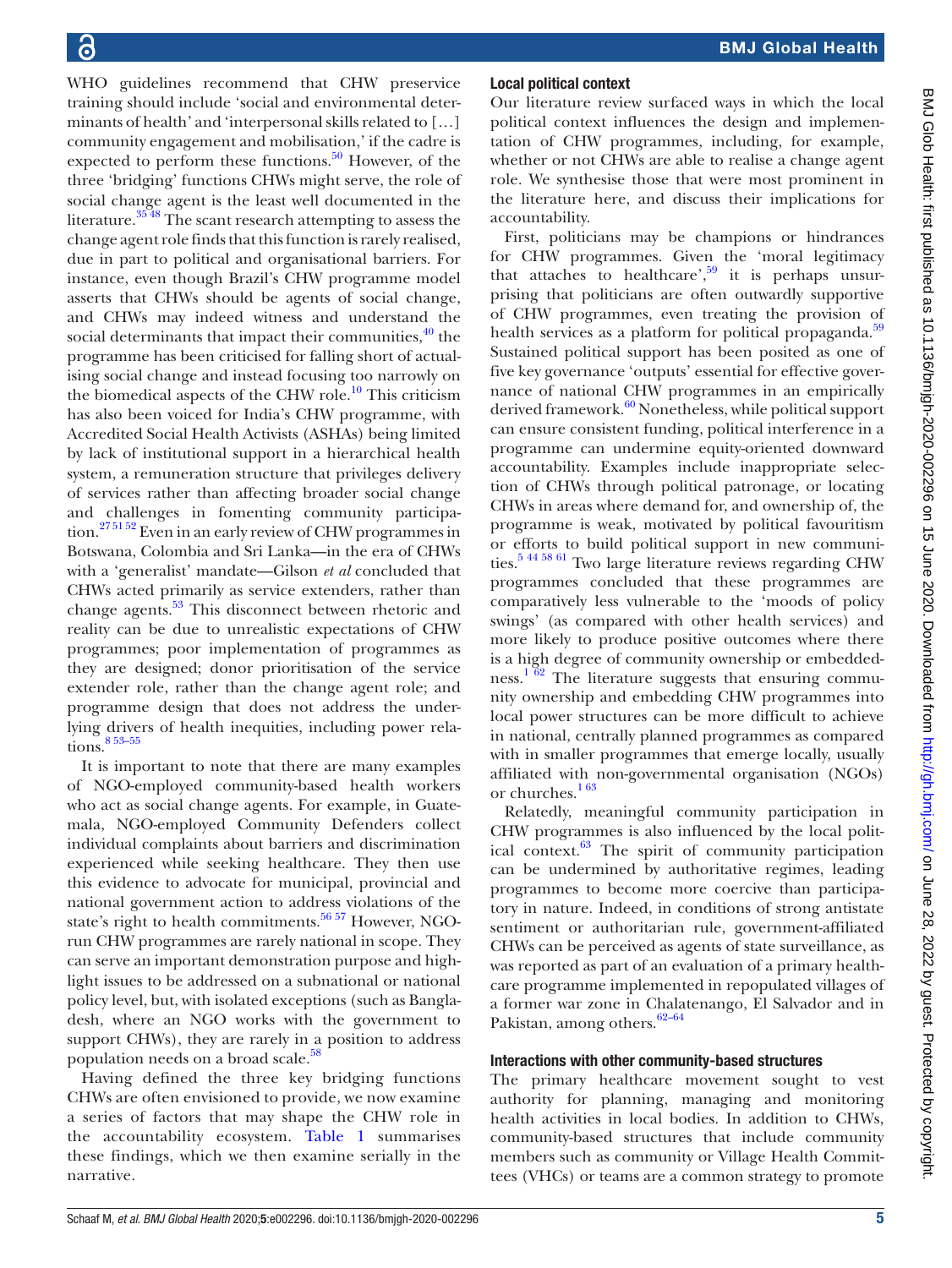<span id="page-5-0"></span>Table 1 Key factors influencing CHW accountability ecosystems

| <b>Theme</b>                                             | <b>Subtheme</b>                                           | Influence on accountability ecosystem                                                                                                                                                                                                                                                                                                                                                                                                                                                                                                                                                                                                                      |
|----------------------------------------------------------|-----------------------------------------------------------|------------------------------------------------------------------------------------------------------------------------------------------------------------------------------------------------------------------------------------------------------------------------------------------------------------------------------------------------------------------------------------------------------------------------------------------------------------------------------------------------------------------------------------------------------------------------------------------------------------------------------------------------------------|
| Local political context                                  | Type of political regime                                  | In political and bureaucratic systems that are characterised by informality,<br>CHW recruitment and placement may be vulnerable to patronage, undercutting<br>accountability for the equitable delivery of services.<br>Less centralised regimes may prioritise community ownership, supporting<br>downwards accountability and programme sustainability; the inverse is also<br>true, in centralised regimes, CHWs may function as a mechanism for community<br>accountability to the state.<br>Regimes that prioritise upwards accountability can interfere in selection or<br>placement of CHWs, leading to coercive programmes and community mistrust. |
|                                                          | Electoral cycle                                           | The imperative to support healthcare as a voting issue can lead to politicians'<br>concrete support of CHWs.                                                                                                                                                                                                                                                                                                                                                                                                                                                                                                                                               |
| Interactions with other<br>community-based<br>structures | Formal linkages to VHCs/<br>similar local structures      | Creating formal linkages with VHCs and similar, and/or making CHWs formally<br>accountable to representative political structures can improve downward<br>accountability.                                                                                                                                                                                                                                                                                                                                                                                                                                                                                  |
|                                                          | Democratic deficit                                        | Engagement with local structures that feature a democratic deficit can reproduce<br>processes of exclusions that shape ill health.                                                                                                                                                                                                                                                                                                                                                                                                                                                                                                                         |
| Treatment of CHWs by<br>the health system                | Quantum and approach to<br>remuneration                   | Remuneration risks shifting CHW accountability toward the health hierarchy and<br>away from the community, but lack of adequate, regular remuneration undermines<br>CHW morale and commitment to job duties.<br>Activity-based incentives can lead to 'behavioural distortions' that weaken<br>commitment or attention to community priorities.                                                                                                                                                                                                                                                                                                            |
|                                                          |                                                           | Mode and focus of supervision Punitive supervision, absent supervision or supervision for government<br>(vs community) priorities promotes upward, and undermines downward<br>accountability.<br>Strong supervisory and programmatic support of female CHWs helps address/<br>overcome gender norms that may otherwise limit their mobility and autonomy.                                                                                                                                                                                                                                                                                                  |
|                                                          | Resourcing and service<br>delivery context                | Provision of job enablers (medical kits, etc) can enhance community perceptions<br>of CHWs' position in the health system, and trust in CHWs' ability to do their job.<br>Quality of care at facilities to which CHWs refer people shapes community trust in<br>CHWs and willingness to follow CHW advice.                                                                                                                                                                                                                                                                                                                                                 |
|                                                          | Relationships with other health<br>providers              | Respect/disrespect shown to CHWs by other health providers influences<br>community trust and willingness to follow CHW advice; social status (incl. gender)<br>and other power differentials play a role.                                                                                                                                                                                                                                                                                                                                                                                                                                                  |
| Community perceptions<br>of CHWs                         | CHW qualifications                                        | Lack of education or certification can undercut community belief that CHWs are<br>capable of responding effectively to community needs.<br>Well trained, qualified, and enabled CHWs can build trust in responsiveness of<br>health system to community needs.                                                                                                                                                                                                                                                                                                                                                                                             |
|                                                          | <b>CHW</b> embeddedness                                   | Acceptance may be greater when CHWs come from the communities they serve,<br>but this can be complicated by caste, gender and other identities.                                                                                                                                                                                                                                                                                                                                                                                                                                                                                                            |
|                                                          | Attention given to community<br>priorities                | Attention to government (vs community) priorities may undermine downward<br>accountability.<br>In settings where trust in government is low, the extent to which CHWs are<br>perceived as being aligned with government may shape community perceptions<br>of CHW motivation and action.                                                                                                                                                                                                                                                                                                                                                                   |
| CHW professional<br>associations/unionisation            | Improved CHW job conditions<br>Opportunities for lobbying | Collective action can result in better/more regular salary and other benefits that<br>strengthen CHW motivation and performance.<br>Better salary and professionalisation could cause communities to question CHWs'<br>understanding of and commitment to community priorities.<br>Collective membership can enable CHWs to effectively lobby for better                                                                                                                                                                                                                                                                                                   |
|                                                          |                                                           | governmental consideration of community health priorities.                                                                                                                                                                                                                                                                                                                                                                                                                                                                                                                                                                                                 |

CHW, community health worker; VHC, Village Health Committees.

local engagement. VHCs and similar community-based structures are government-sanctioned entities that can provide formal opportunities for interface among actors such as local elected politicians; other community representatives; religious figures; and health providers from local facilities.<sup>65</sup> 66</sup>

CHW programmes can interface with VHCs in a number of different ways, some of which may influence

CHWs' ability to facilitate upward or downward accountability. First, some global guidelines and norms recommend VHC participation in CHW selection, under the assumption that it would ensure CHWs' competence and local acceptability.<sup>1</sup> A CHW selected by a nurse at the local health facility may feel differently accountable from one selected by a participatory committee that includes community members. Second, in some countries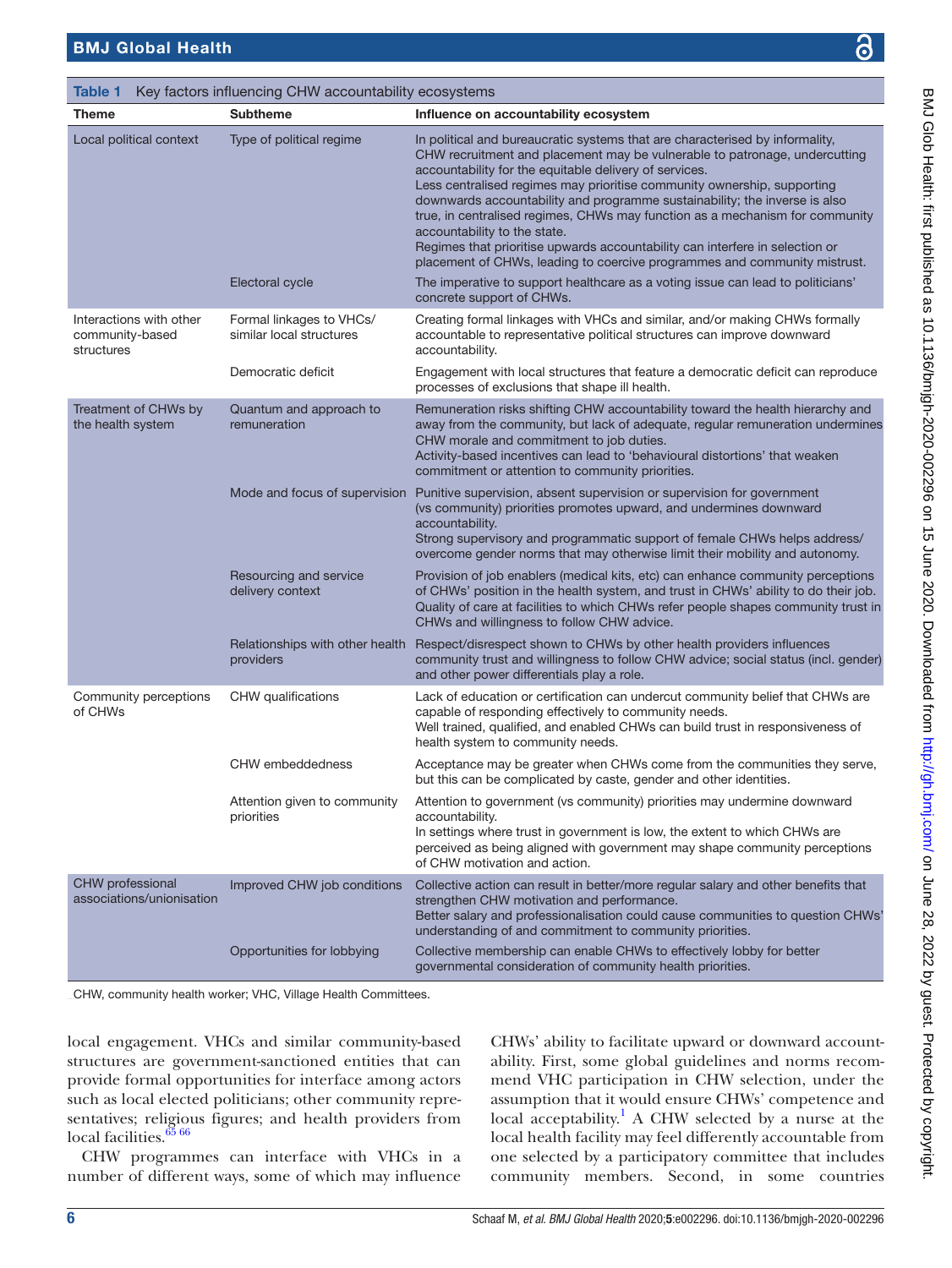CHW engagement with community-based structures is mandated as part of the national CHW policy.<sup>67</sup> This engagement can result in pro-accountability actions; in Chhattisgarh, India, CHWs support community members to use Village Health Nutrition and Sanitation Committees as opportunities to collectively demand accountability in public service delivery.<sup>68</sup>

Also, in isolated instances, CHW programmes are formally embedded within local representative political structures. For example, in Chhattisgarh, India, CHWs are selected by village councils. Though these councils may suffer from some democratic deficit, the intent of having them select CHWs is to ensure that CHWs are accountable to the community, rather than to the health hierarchy.<sup>48 68</sup> As a result of their not being supervised by the local health system bureaucracy, CHWs are better able to advocate vis-à-vis that bureaucracy. $48\frac{68}{68}$ 

#### Treatment of CHWs by the health system

The resourcing and relative position and autonomy of CHWs in a health system impact CHWs' ability to carry out their role, including explicit and implicit accountability functions.<sup>63 69</sup>

CHW programme remuneration and incentives (financial and otherwise) vary from country to country. Some programmes have been described as being deeply rooted in the spirit of volunteerism and thus provide no monetary payments whatsoever. $23$  Others have questioned the ethics of voluntary CHW programmes that often recruit from among the most highly impoverished in society. Schneider $63$  among others, brings evidence to bear on the importance of 'fair' remuneration policies and incentive systems as a basis for sustained national programming.<sup>70 71</sup> Reflecting both ideological and operational debates regarding CHW remuneration, Closser's ethnographic work explores conflicts in how CHWs perceive themselves versus how the health system frames their role. In Pakistan, Female Heath Workers view their role as a job, and they need and expect to be remunerated and recognised (eg, through regularised conditions) as government employees. By contrast, the governmental programme to eradicate polio frames Female Health Workers as 'heroes' carrying out volunteer work to save children's lives.<sup>72</sup> With respect to promoting accountability, Ormel *et al* highlight the tension between CHW payment as a means through which to hold CHWs to account, but that might leave CHWs feeling more accountable to the health system than their communities.[73](#page-11-20) Mohajer and Singh posit that the solution may lie in a two-cadre model: one that is full-time and paid, and the other part-time and volunteer, each with distinct scopes of practice.<sup>[41](#page-11-21)</sup>

Different approaches to remuneration have relative strengths and weakness that, depending on the context, may produce either desirable or undesirable outcomes.  $6174-76$  WHO recommends that remuneration be 'commensurate to the job demands, complexity, number of hours, training and roles that

they undertake'. $50$  A number of CHW programmes have encountered issues with delayed payment<sup>26 73 77</sup> 78 or CHW dissatisfaction with the level of salary or incentives (financial or material) they receive, in some cases contributing to demotivation, poorer performance, and CHWs demanding informal payments.[26 73 77 79 80](#page-10-11) There is evidence to suggest that failure to deliver promised incentives is of greater concern to CHWs than the value of the incentives themselves.<sup>73</sup>

Another important programme design concern related to remuneration and accountability is the payment of incentives to CHWs on completion of certain tasks or outcomes, such as accompanying women in labour to facilities and immunising children. Whereas Andreoni *et al* apply an economics lens to show how tailored contracts can incentivise desired outcomes $\frac{81}{10}$  in a working paper on pay-for-performance incentives (not specific to CHWs), Miller and Babiarz outline a variety of 'behavioural distortions' that can arise from contracting certain outcomes: workers can focus their efforts disproportionately on the contracted outcomes, thereby crowding out other important but non-contracted activities $^{82}$ ; when making decisions between multiple contracted outcomes, workers might focus on those with the highest marginal return (ie, greatest financial reward for least effort); and, they can choose to prioritise patients who are most likely to produce the desired outcomes, that is, cherry-picking healthier people who live in less remote settings.  $83-85$ Some of these concerns have been borne out in large government-run CHW programmes in LMICs.<sup>[75](#page-11-26)</sup> Indeed, evidence from India consistently supports the conclusion that when CHWs encounter incentive-based payments, they focus their efforts on the incentivised activities (usually biomedical care) and neglect other tasks (such as social activism).  $26\frac{274466}{68}$ 

Supervision is a common challenge, with implications for both downward and upward accountability. Inadequate or inappropriate supervision, such as supervisors not visiting employee work sites or supervisory overemphasis on data reporting, can demotivate CHWs.[47 73 75 80 86](#page-11-4) CHW perceptions of supervision have also been shown to predict job satisfaction, organisational and community commitment, work conscientiousness and performance.<sup>87 88</sup> A trial of team-based goal setting for CHWs in Bihar in which health workers worked in teams towards collective goals and were rewarded with public recognition and non-financial incentives demonstrated improvements in motivation and performance.<sup>89</sup> Other alternative approaches to supervision such as community supervision (community defines expectations, tracks performance and provides feedback), group supervision (supervisory visits include multiple CHWs, who can work together to find creative solutions to shared problems) and peer supervision are also being tested,  $9\frac{9091}{100}$  but these remain areas for further research, according to a recent literature and consultative review.<sup>[61](#page-11-22)</sup>

Medicine and equipment shortages among CHWs or at facilities and poor quality of care in facilities limit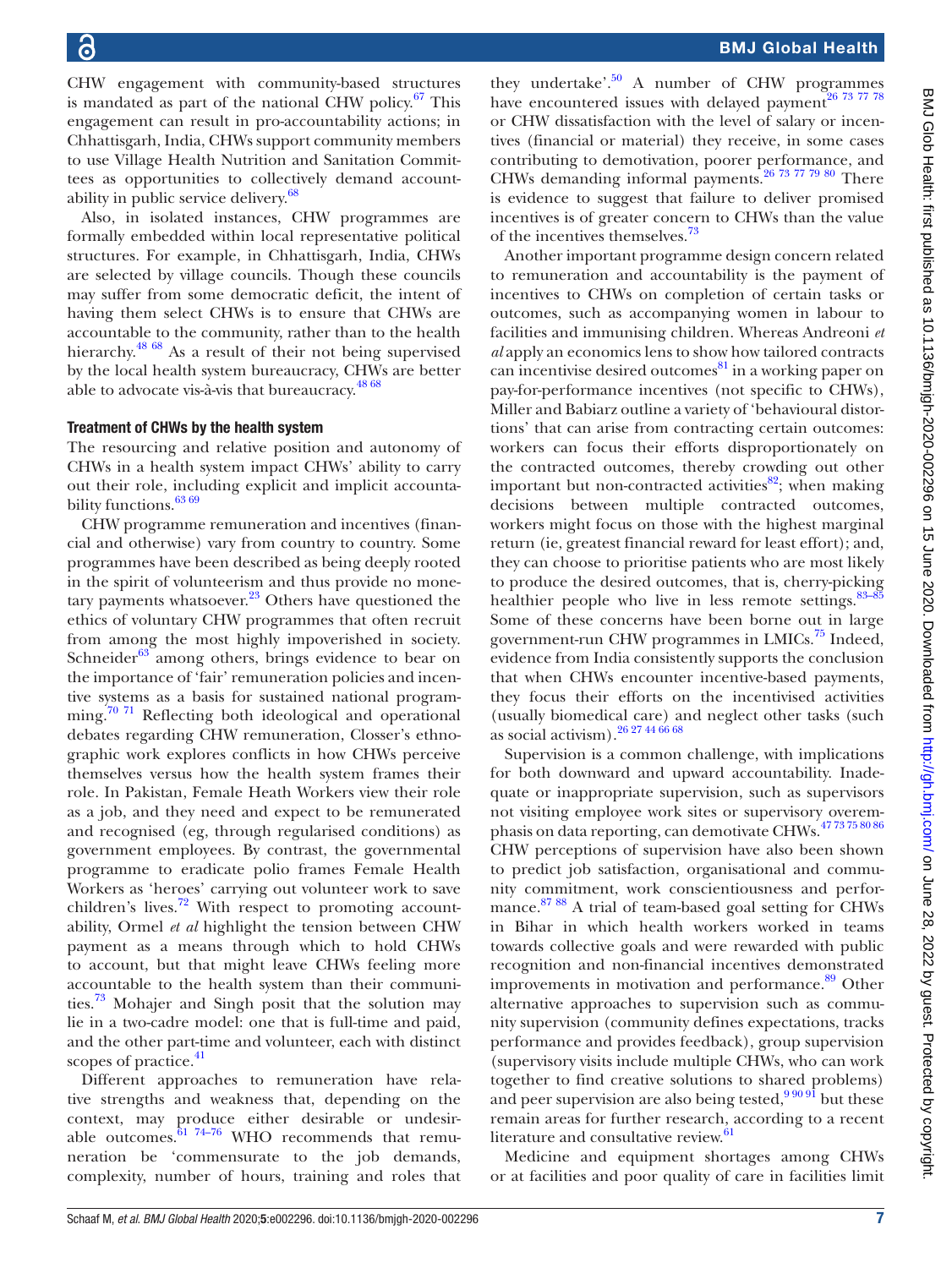CHWs' ability to perform their duties and gain community trust.<sup>10 26</sup> <sup>40</sup> <sup>44</sup> <sup>73</sup> <sup>79</sup> <sup>92</sup> CHWs regularly refer patients to health facilities for further care, and if those clinical services are not available when they arrive or providers reject or ignore CHW referrals, the CHW's credibility can be damaged.<sup>26 27 88</sup> In Malawi, CHWs facing supply shortages reported purposefully avoiding their communities and CHW duties rather than dealing with community dissatisfaction.<sup>86</sup>

CHWs may also feel disrespected by health providers, which can be detrimental to the formation of positive working relationships that enable CHWs to fulfil the cultural broker or social change agent role. In Zambia, CHWs have reported feeling that facility staff did not consider them to be part of the service delivery team, or did not trust them to dispense drugs or even to be in the dispensary alone.[79](#page-11-27) CHWs in Malawi and Australia felt nurses considered them inferior because their work was perceived to be less important<sup>[28 86](#page-10-20)</sup> or because they were less educated.<sup>[93](#page-12-3)</sup> Not only can disrespectful treatment of CHWs harm their relationships with health providers, it can also negatively impact CHW performance<sup>[44 88](#page-11-3)</sup> and degrade community trust in the health system more broadly.  $^{86\,94}$ 

CHW treatment by the health system is gendered. In many contexts, CHWs are primarily—if not exclusively women. Bias can manifest in normalised poor treatment by fellow healthcare workers, including sexual harassment and general disrespect from male colleagues. $95\frac{96}{5}$  CHW programmes can explicitly address gender dynamics within the health systems and communities at large, through activities such as strong supervisory support.<sup>[38 97](#page-10-19)</sup> Failure to address or accommodate gender hierarchies can lead to high rates of absenteeism due do social limita-tions on women's mobility.<sup>[37](#page-10-18)</sup>

#### Community perceptions of CHWs

CHWs commonly report that they feel respected or appre-ciated by the community for their role as a CHW,<sup>[10 98 99](#page-10-5)</sup> however, there are a number of contextual factors that can influence the CHW–community relationship. Community perceptions of CHWs' motivation and competence shape their willingness to communicate with and to listen to CHWs, which in turn shapes CHW ability to fulfil the role of service extender, cultural broker or social change agent. The embeddedness of CHW programmes is widely understood to shape community acceptance and rele-vance.<sup>[38](#page-10-19)</sup> We identified empirical support for the importance of embeddedness, as well as several factors that complicate this assumption.

Acceptance may be greater when CHWs are from the community they serve, have higher levels of training, were selected by the community, and have some medical or other resources at their disposal.<sup>1 26 40 100 101</sup> Interestingly, a study in Uganda found community acceptability to be adversely affected by CHWs' low levels of education and social status, characteristics that are often expected to improve acceptance by making CHWs more relatable

and less intimidating than health facility staff. Community acceptance in this study increased as CHWs gained more experience.[99](#page-12-5) Similarly, Grossman-Kahn *et al* found the informality of the Brazilian CHW role to result in lower community regard, and proposed that formal certi-fication may increase community confidence in CHWs.<sup>[40](#page-11-0)</sup> These studies suggest that professionalising CHWs may not inherently impair embeddedness. Furthermore, the gender, caste, HIV status and other attributes of CHWs can also shape the way they are received by various communities.[100–102](#page-12-6)

There is also evidence that when communities perceive CHWs to be affiliated with state actors whose interests differ from patients', they are less likely to be understood as boosting health system accountability to patients. In India, CHWs are incentivised to encourage women to deliver in facilities even though this may contradict the preferences of some patients.<sup>103 104</sup> The fact that CHWs promote services that reflect health system priorities aligns them with the health system in the eyes of the community.[27 44 52](#page-10-22) Direct government interference can further align them with the government and undercut CHW fulfilment of their mandate. For instance, CHWs in Ethiopia are sometimes made to participate in work in areas unrelated to their health duties at the request of government administrators from other sectors: 'Sometimes we are involved in the activities coming from women affairs and the education sector. We are also involved in political matters. We are quarrelling many times with people about these things. If we are not involved in these activities, they cut our salary'[.105](#page-12-8) In contrast, in Thailand, seeing CHWs work alongside public health professionals increased CHW credibility in the eyes of the community.<sup>[6](#page-10-21)</sup> The extent to which health system affiliation damages community perceptions of CHWs may depend in part on whether or not the community has a history of mistrusting the government.<sup>[106 107](#page-12-9)</sup>

#### CHW professional associations/unionisation

In some countries, CHWs have unionised or formed professional associations to advocate for labour rights and other policy changes. Collective voice or action may be especially difficult, but potentially impactful, in hierarchical government health systems, especially among CHWs who occupy low-status positions both in the health system and in society more broadly.

In India, ASHAs have staged a number of protests and strikes at both the state and national levels seeking increased wages and permanent government employee status.<sup>[108 109](#page-12-10)</sup> Their efforts have resulted in some successes, such as securing social security and maternity benefits, increased wages, accident benefits and life insurance coverage.<sup>38 110</sup> Meanwhile, the All Pakistan Ladies Health Workers Welfare Association has pursued a legal strategy rather than political advocacy, resulting in a number of favourable rulings from Pakistan's Supreme Court.<sup>[72 111](#page-11-19)</sup> In the USA, the Massachusetts Association of CHWs has on two occasions drafted legislation that was ultimately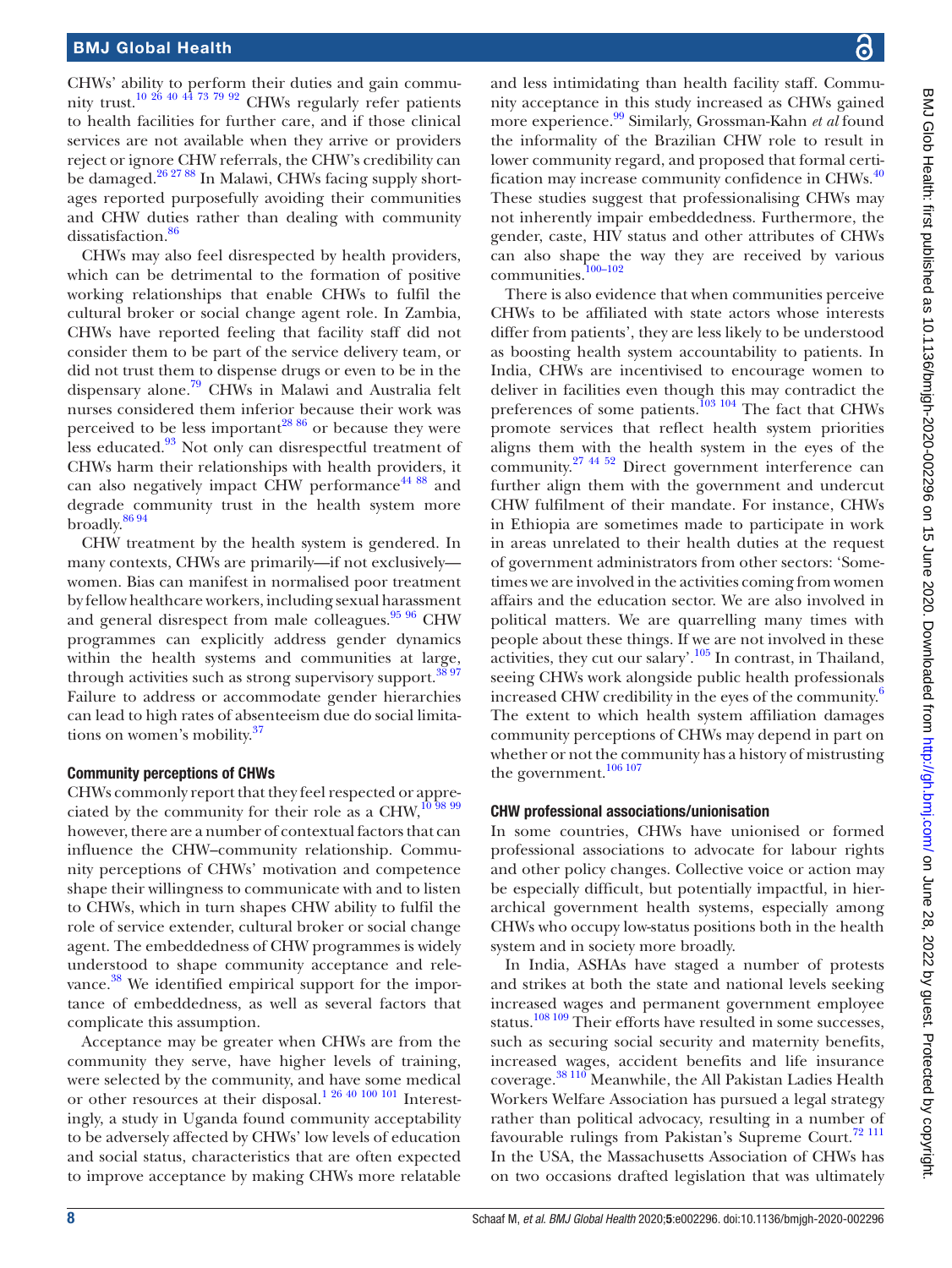passed, one of which reformed state law to require the Massachusetts Department of Public Health to develop recommendations for building a sustainable CHW workforce.<sup>112</sup> CHW associations also exist in Australia, Brazil, Nepal, Niger, Nigeria, Peru, Romania and South Africa, with varying remits, membership coverage and achievements.<sup>113</sup>

However, in order to engage the state as a collective, CHWs must have adequate self-efficacy and political space. Closser *et al* explored the discourses and experience of empowerment among unpaid female CHWs in Ethiopia.[114](#page-12-13) Their work and Mlotshwa *et al* identified positive experiences in relation to mobility and selfactualization, but described how requiring women to work without compensation on predetermined tasks reinforced gender hierarchies and limited the female CHWs' ability to exercise political power or gain authority within the health system.  $^{\rm 101\,115}$ 

It is unclear whether and under what conditions CHW organising promotes community interests. Community interests may be served simply by the virtue of better morale among CHWs, or through more direct action, such as CHWs lobbying for greater or more appropriate resource allocation to the community. However, much of the organising described above focused on labour rights, and did not engage larger questions of the political determinants of health inequalities. There has been some discussion in the Indian context about lack of civil society support for CHW organising, as community members are CHW service recipients rather than CHW labour rights allies.<sup>110</sup> In Chhattisgarh, India, volunteer CHWs are attempting to unionise for government employment, which some feel would take them further away from the community and embed them more firmly in the government. $48$ 

#### **DISCUSSION**

#### Summary of findings

The CHW linking role can be understood on a continuum, from service extender to social change agent, with service extenders extending the reach of the current health system, and social change agents effecting change in the health system and in other social determinants of health. CHW fulfilment of these linking functions has implications for the type of accountability they engender. Service extenders may improve coverage and access to preventive and curative services, potentially in a way that promotes equity. Social change agents can provide these biomedical services and address some of the social determinants of health, potentially by creating a source of countervailing power at the community level. In a social change agent scenario, CHWs are grassroots representatives of community interests, and they leverage their official position and access to make demands on the state. However, the social change agent function may only be feasible in situations where the political context allows for CHWs to both represent and counteract the state.

Our synthesis addresses a number of factors that shape CHWs' role in the accountability ecosystem. Some of these factors—such as supervision and remuneration are typically addressed in studies, reviews and recommendations related to CHWs. Other factors—such as unionisation and other forms of collective action—are less commonly included. Many papers reviewed raised the prospect that there may exist inherent tensions between downward and upward accountability in the CHW role. Reality is more complex than just upward versus downward, however. Multiple accountabilities may coexist, with CHWs balancing demands from their communities, the government, and other actors with power, such as local politicians.

#### Analytical propositions

These propositions are mid-level theories, representing aggregation and synthesis of the findings.

Though we presented the findings in a serial fashion, the themes identified are all inter-related and selfreinforcing. For example, the degree of CHW embeddedness is a feature of programme design, but this feature can promote CHW effectiveness, which in turn reinforces their embeddedness in the community.

CHWs are part of the community health system, but the ways CHWs promote accountability depends heavily on the type of governance at local and national level. Our synthesis certainly showed that many of the functions traditionally included in health systems stewardship are important for CHW accountability. However, here, we are concerned with more micro attributes of governance, such as decision space within the health sector, government tolerance for input and dissent, and to what extent the government's approach to development is 'top down.' State intent is key; the government may want the CHW programme to effect transformative change, surveil community members, or something in the middle. Even local or programmatic decisions like incentive structures can be one way to communicate state intent. Mohajer and Singh suggest that the creation of more than one cadre or more decentralised cadres may help to address some of the inherent tensions related to CHWs and accountability. $^{41}$  This approach may be especially pertinent in settings where mistrust of the national government is high. Indeed, as the discussion of CHWs' treatment by the health system and labour organising reveals, CHWs can more successfully act as agents of accountability when the state is accountable to them.

Community embeddedness, as defined by acceptability, social connections and expertise, is a crucial attribute of CHW ability to foment local government accountability to communities. Embeddedness does not shape CHW influence over the local health sector, but it does shape their ability to change behaviours within the community and to learn about community priorities. However, the determinants of acceptability vary by context, and seem to be related to community trust in the government. Fostering embeddedness is also not simple, as it relates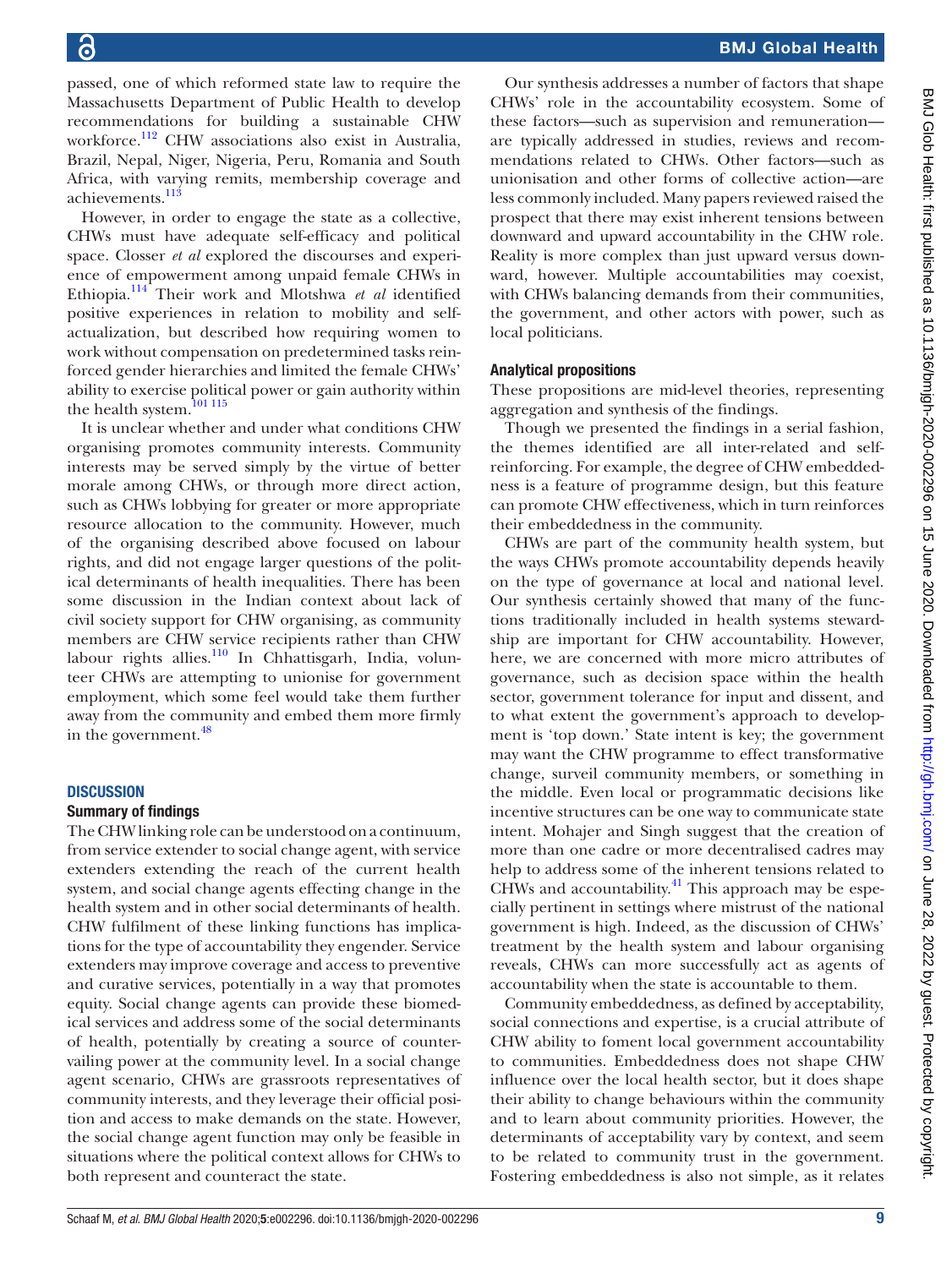to all elements of the programme, ranging from funding, scope of practice, training and in-built mechanisms for interactions with other community structures. Jonathan Fox proposes the notion of 'vertical accountability,' as the idea that civil society efforts to instigate institutional change are most effective when they have explicit strat-egies to address power structures at multiple levels.<sup>[115](#page-12-16)</sup> State intent and capacity may direct and support CHWs to be agents of downward accountability, but without community acceptance and participation there is little hope for transformative change. Meanwhile, embeddedness facilitates CHW effectiveness at the community level, but not necessarily above that. We do not expect that a government-run CHW programme should have the same accountability objectives as a civil society monitoring effort, but the conceptual model of vertical accountability suggests that a framework for accountability and CHWs might include embeddedness, collective action among CHWs above the level of the local health facility, and the political context.

While national governance and community embeddedness matter greatly, CHW ability to function in all three roles also depends on the human resource and material capacity of the local health system. While national governance and community embeddedness matter greatly, CHW ability to function in all three roles also depends on the human resource and material capacity of the local health system. The local health system is generally responsible for providing CHWs with supervision and payment; competently and respectfully receiving patients CHWs refer; facilitating CHWs' service extender and cultural broker roles; and, demonstrating respect for CHWs' role. Where such support is not present, it can undercut achievement of coverage objectives, as well as community trust and respect for CHWs.

#### Future research

The accountability framing raised many questions that were unanswered by extant research.

While there is significant literature on what CHWs do and what challenges they face in completing their mandated tasks, there is much less emic literature on what CHWs want, including whether and how CHWs want to foster health system accountability to communities. Perhaps many seek professional status and training, and are not interested in acting beyond the service extender role, such as representing the priorities of the communities they serve or galvanising action on the social determinants of health. If they do want to act as social change agents, we need to know more about what political conditions allow CHWs to create countervailing power that pushes the state to go further in delivering quality services and in addressing community priorities. Existing research on CHW unionisation focuses on their advocacy for improved working conditions. We need to understand more about if and how CHW engagement of the state as a collective actor fosters stronger alliances with the populations they serve, or takes CHWs further

away from the community, due to professionalisation and their wielding political power. This is related to some of the conflicting findings on embeddedness; to what extent does CHWs mirroring the demographic and social make up of their communities engender trust and/or reproduce harmful social hierarchies? Local level, contextualised research and action is needed.

In addition, there are several pertinent research questions that could be explored by integrating health systems research approaches with accountability research approaches. First, there is a larger political science literature on structures straddling the state and society. VHCs and similar entities can be such mechanisms. Cross synthesis and integration of existing and new CHW and community governance literature would help us to flesh out an ecology of state-society interface within and beyond health. This ecology is an integral backdrop to CHWs' functioning, particularly for the social change agent end of the linking continuum. Second, group or peer supervision of CHWs and incentive structures that reward community accountability emerged as potentially innovative approaches for more adaptive, locally driven CHW programmes. Assessing the impact of such programmes from a public health and accountability perspective would shed light on their ability to improve programme outcome metrics and accomplish broader human rights and governance goals.

#### **CONCLUSION**

In summary, our synthesis raises conceptual questions and describes relevant findings in peer-reviewed literature. We build on strong health systems research to propose areas for future research and to suggest political economy lenses that may further elucidate CHW decision space and accountability functions. Whether and how CHWs promote government accountability for service delivery is inevitably tied to the larger political and technical objectives and capacity of the state.

Twitter Marta Schaaf [@martaschaaf](https://twitter.com/martaschaaf) and Stephanie M Topp [@globalstopp](https://twitter.com/globalstopp)

Acknowledgements Jonathan Fox and Angela Bailey of the Accountability Research Center at American University provided thought partnership in the initial think in, as well as insightful comments on this paper. Amy Manning of Averting Maternal Death and Disability provided crucial research and editorial assistance.

Contributors All author conceived of the paper. With guidance from SMT and MS, CW did the initial search that comprised the 'think in' brief (see the 'Methods' section for further detail). CW drafted that brief, with editing provided by MS, SMT and LF. MS led the process of developing a process to expand and adapt the think in brief to the critical interpretive synthesis; all named authors conducted research and drafted text as part of this iterative process. MS led final manuscript preparation, with substantive input from all named authors.

Funding The think-in and this paper were funded by a grant from the John D and Catherine T. MacArthur foundation to the Averting Maternal Death and Disability Program in the Heilbrunn Department of Population and Family Health at the Mailman School of Public Health.

Competing interests None declared.

Patient and public involvement Patients and/or the public were not involved in the design, or conduct, or reporting, or dissemination plans of this research.

Patient consent for publication Not required.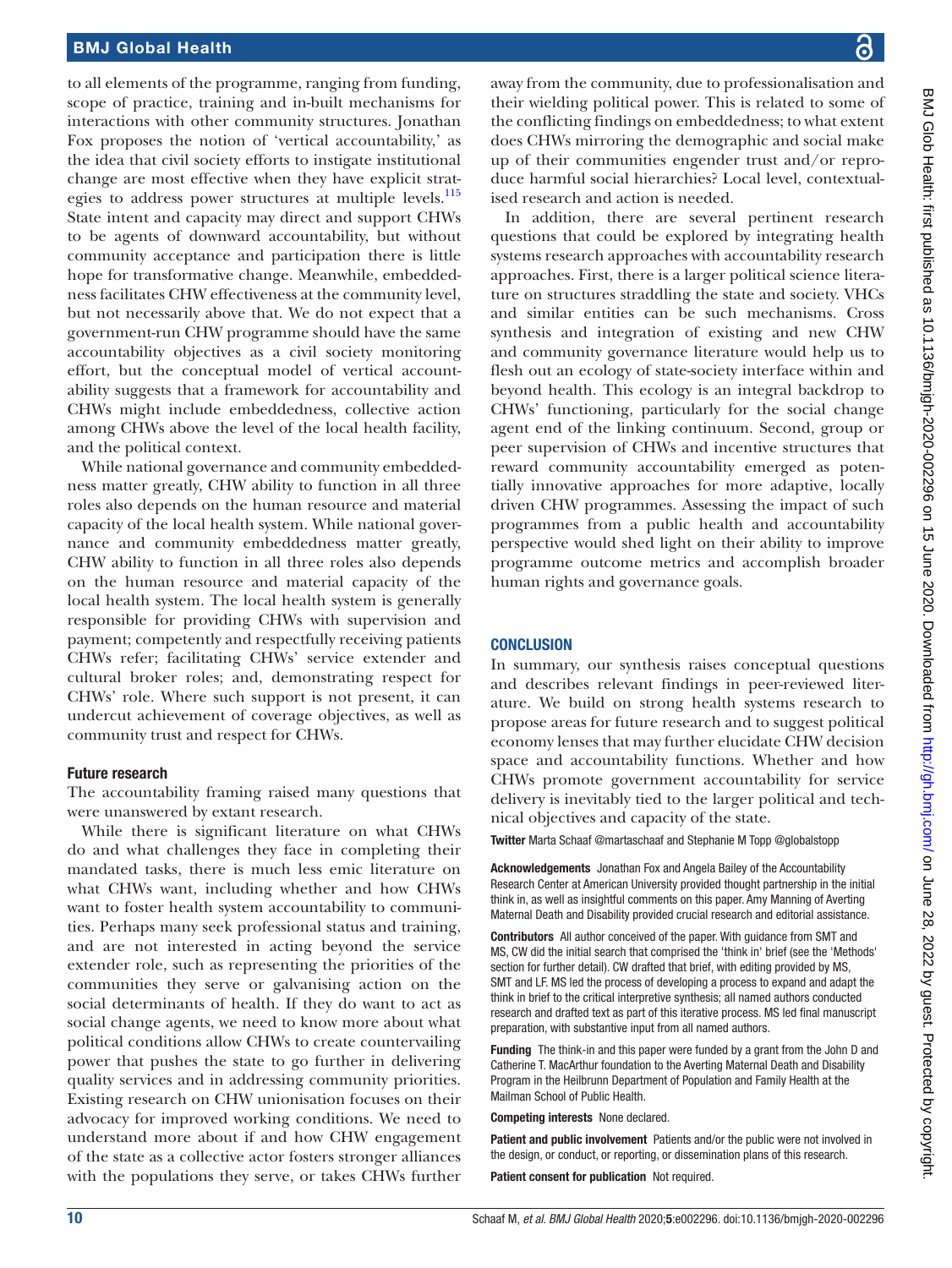# BMJ Global Health

Provenance and peer review Not commissioned; externally peer reviewed.

Data availability statement Data sharing not applicable as no datasets generated and/or analysed for this study.

Open access This is an open access article distributed in accordance with the Creative Commons Attribution Non Commercial (CC BY-NC 4.0) license, which permits others to distribute, remix, adapt, build upon this work non-commercially, and license their derivative works on different terms, provided the original work is properly cited, appropriate credit is given, any changes made indicated, and the use is non-commercial. See:<http://creativecommons.org/licenses/by-nc/4.0/>.

#### ORCID iDs

Marta Schaaf<http://orcid.org/0000-0002-7616-5966> Stephanie M Topp <http://orcid.org/0000-0002-3448-7983>

#### <span id="page-10-0"></span>**REFERENCES**

- 1 Lehmann U, Sanders D. *Community health workers: what do we know about them. The state of the evidence on programmes, activities, costs and impact on health outcomes of using community health workers*. Geneva: World Health Organization, 2007.
- <span id="page-10-1"></span>2 Dixon-Woods M, Cavers D, Agarwal S, *et al*. Conducting a critical interpretive synthesis of the literature on access to healthcare by vulnerable groups. *[BMC Med Res Methodol](http://dx.doi.org/10.1186/1471-2288-6-35)* 2006;6:35.
- <span id="page-10-2"></span>3 Berman P. Community-based health programmes in Indonesia: the challenge of supporting a national expansion. In: Frankel S, ed. *The community health worker: effective programmes for developing countries*. Oxford, England: Oxford University Press, 1992: 63–87.
- Desai PB. Community health work: India's experience. In: Frankel S, ed. *The community health worker: effective programmes for developing countries*. Oxford, England: Oxford University Press, 1992: 125–55.
- <span id="page-10-14"></span>5 Walt G. *Community health workers in national programmes: just another pair of hands?* Milton Keynes, Buckinghamshire, UK: Open University Press, 1990.
- <span id="page-10-21"></span>6 Kowitt SD, Emmerling D, Fisher EB, *et al*. Community health workers as agents of health promotion: analyzing Thailand's village health volunteer program. *[J Community Health](http://dx.doi.org/10.1007/s10900-015-9999-y)* 2015;40:780–8.
- <span id="page-10-3"></span>7 Packard RM. *A history of global health: interventions into the lives of other peoples*. Baltimore: JHU Press, 2016.
- <span id="page-10-23"></span>8 Colvin CJ, Swartz A. Extension agents or agents of change? community health workers and the politics of care work in postapartheid South Africa. *Ann Anthropol Pract* 2015;39:29–41.
- <span id="page-10-4"></span>9 Perry H, Crigler L. Developing and strengthening community health worker programs at scale. A reference guide and case studies for program managers and policymakers. USAID/MCHIP, 2014. Available: [https://www.mchip.net/sites/default/files/mchipfiles/](https://www.mchip.net/sites/default/files/mchipfiles/MCHIP_CHW%20Ref%20Guide.pdf) [MCHIP\\_CHW%20Ref%20Guide.pdf](https://www.mchip.net/sites/default/files/mchipfiles/MCHIP_CHW%20Ref%20Guide.pdf) [Accessed 15 Mar 2019].
- <span id="page-10-5"></span>10 Bhutta ZA, Lassi ZS, Pariyo G, *et al*. *Global experience of community health workers for delivery of health related millennium development goals: a systematic review, country case studies, and recommendations for integration into National health systems*. Geneva, Switzerland: WHO, Global Health Workforce Alliance, 2010.
- <span id="page-10-15"></span>11 Gilmore B, McAuliffe E. Effectiveness of community health workers delivering preventive interventions for maternal and child health in low- and middle-income countries: a systematic review. *[BMC](http://dx.doi.org/10.1186/1471-2458-13-847)  [Public Health](http://dx.doi.org/10.1186/1471-2458-13-847)* 2013;13:847.
- 12 Perry H, Zulliger R, Scott K, *et al*. *Case studies of large-scale community health worker programs: examples from Afghanistan, Bangladesh, Brazil, Ethiopia, niger, India, Indonesia, Iran, Nepal, Pakistan, Rwanda, Zambia, and Zimbabwe*. Washington, DC, USA: Jhpiego Corporation, 2017.
- 13 Perry HB, Zulliger R, Rogers MM. Community health workers in low-, middle-, and high-income countries: an overview of their history, recent evolution, and current effectiveness. *[Annu Rev](http://dx.doi.org/10.1146/annurev-publhealth-032013-182354)  [Public Health](http://dx.doi.org/10.1146/annurev-publhealth-032013-182354)* 2014;35:399–421.
- <span id="page-10-6"></span>14 Schedler A. Conceptualizing Accountability. In: Schedler A, Diamond L, Plattner MF, eds. *The Self-Restraining state: power and accountability in new Democracies*. Boulder: Lynne Rienner Publishers, 1999: 13–28.
- <span id="page-10-7"></span>15 Freedman LP, Schaaf M. Act global, but think local: accountability at the frontlines. *[Reprod Health Matters](http://dx.doi.org/10.1016/S0968-8080(13)42744-1)* 2013;21:103–12.
- 16 O'Connell L. Program accountability as an emergent property: the role of stakeholders in a program's field. *Public Adm Rev* 2005;65:85–93.
- 17 Chynoweth SK, Zwi AB, Whelan AK. Socializing accountability in humanitarian settings: a proposed framework. *[World Dev](http://dx.doi.org/10.1016/j.worlddev.2018.04.012)* 2018;109:149–62.
- 18 Murthy RK, Klugman B. Service accountability and community participation in the context of health sector reforms in Asia: implications for sexual and reproductive health services. *[Health](http://dx.doi.org/10.1093/heapol/czh048)  [Policy Plan](http://dx.doi.org/10.1093/heapol/czh048)* 2004;19:i78–86.
- 19 George A. 'By papers and pens, you can only do so much': views about accountability and human resource management from Indian government health administrators and workers. *[Int J Health Plann](http://dx.doi.org/10.1002/hpm.986)  [Manage](http://dx.doi.org/10.1002/hpm.986)* 2009;24:205–24.
- <span id="page-10-8"></span>20 National Health Mission [India]. About accredited social health activist (ASHA). Ministry of health and family welfare, government of India website, 2014. Available: [http://nhm.gov.in/](http://nhm.gov.in/communitisation/asha/about-asha.html) [communitisation/asha/about-asha.html](http://nhm.gov.in/communitisation/asha/about-asha.html) [Accessed Mar 2018].
- <span id="page-10-9"></span>21 Standing H, Chowdhury AMR. Producing effective knowledge agents in a pluralistic environment: what future for community health workers? *[Soc Sci Med](http://dx.doi.org/10.1016/j.socscimed.2008.01.046)* 2008;66:2096–107.
- <span id="page-10-10"></span>22 Druetz T, Ridde V, Kouanda S, *et al*. Utilization of community health workers for malaria treatment: results from a three-year panel study in the districts of Kaya and Zorgho, Burkina Faso. *[Malar J](http://dx.doi.org/10.1186/s12936-015-0591-9)* 2015;14:71.
- <span id="page-10-24"></span>23 Glenton C, Scheel IB, Pradhan S, *et al*. The female community health volunteer programme in Nepal: decision makers' perceptions of volunteerism, payment and other incentives. *[Soc Sci Med](http://dx.doi.org/10.1016/j.socscimed.2010.02.034)* 2010;70:1920–7.
- 24 Maes K. Community health workers and social change: an introduction. *Ann Anthropol Pract* 2015;39:1–5.
- 25 Dias J, Tomé T. Inverted State and Citizens' Roles in the Mozambican Health Sector, 2018. Available: [https://bulletin.](https://bulletin.ids.ac.uk/index.php/idsbo/article/view/2964) [ids.ac.uk/index.php/idsbo/article/view/2964](https://bulletin.ids.ac.uk/index.php/idsbo/article/view/2964) [Accessed 30 Dec 2019].
- <span id="page-10-11"></span>26 Saprii L, Richards E, Kokho P, *et al*. Community health workers in rural India: analysing the opportunities and challenges accredited social health activists (ASHAs) face in realising their multiple roles. *[Hum Resour Health](http://dx.doi.org/10.1186/s12960-015-0094-3)* 2015;13:95.
- <span id="page-10-22"></span>27 Scott K, Shanker S. Tying their hands? institutional obstacles to the success of the ASHA community health worker programme in rural North India. *[AIDS Care](http://dx.doi.org/10.1080/09540121.2010.507751)* 2010;22:1606–12.
- <span id="page-10-20"></span>Topp SM, Edelman A, Taylor S. "We are everything to everyone": a systematic review of factors influencing the accountability relationships of Aboriginal and Torres Strait Islander health workers (AHWs) in the Australian health system. *[Int J Equity Health](http://dx.doi.org/10.1186/s12939-018-0779-z)* 2018;17:67.
- 29 De Koning KO, Kok M, Ormel H, *et al*. A common analytical framework on factors influencing performance of close-tocommunity providers. kit Royal tropical Institute, 2014. Available: [http://www.reachoutconsortium.org/media/2859/reachout-inter](http://www.reachoutconsortium.org/media/2859/reachout-inter-country-analysis-and-framework-report.pdf)[country-analysis-and-framework-report.pdf](http://www.reachoutconsortium.org/media/2859/reachout-inter-country-analysis-and-framework-report.pdf) [Accessed 30 Dec 2019].
- 30 Heaton J, Corden A, Parker G. 'Continuity of care': a critical interpretive synthesis of how the concept was elaborated by a national research programme. *[Int J Integr Care](http://dx.doi.org/10.5334/ijic.794)* 2012;12:e12.
- 31 Ako-Arrey DE, Brouwers MC, Lavis JN, *et al*. Health systems guidance appraisal—a critical interpretive synthesis. *Implement Sci*  $2015.11.9$
- 32 Moat KA, Lavis JN, Abelson J. How contexts and issues influence the use of policy-relevant research syntheses: a critical interpretive synthesis. *[Milbank Q](http://dx.doi.org/10.1111/1468-0009.12026)* 2013;91:604–48.
- <span id="page-10-12"></span>33 Greenhalgh T, Robert G, Macfarlane F, *et al*. Storylines of research in diffusion of innovation: a meta-narrative approach to systematic review. *[Soc Sci Med](http://dx.doi.org/10.1016/j.socscimed.2004.12.001)* 2005;61:417–30.
- <span id="page-10-13"></span>Schaaf M, Fox J, Topp SM, *et al.* Community health workers and accountability: reflections from an international "think-in". *[Int J](http://dx.doi.org/10.1186/s12939-018-0781-5)  [Equity Health](http://dx.doi.org/10.1186/s12939-018-0781-5)* 2018;17:66.
- <span id="page-10-16"></span>35 McCollum R, Gomez W, Theobald S, *et al*. How equitable are community health worker programmes and which programme features influence equity of community health worker services? A systematic review. *[BMC Public Health](http://dx.doi.org/10.1186/s12889-016-3043-8)* 2016;16:419.
- <span id="page-10-17"></span>36 Blanchard AK, Prost A, Houweling TAJ. Effects of community health worker interventions on socioeconomic inequities in maternal and newborn health in low-income and middle-income countries: a mixed-methods systematic review. *[BMJ Glob Health](http://dx.doi.org/10.1136/bmjgh-2018-001308)* 2019;4:e001308.
- <span id="page-10-18"></span>37 Mumtaz Z, Salway S, Nykiforuk C, *et al*. The role of social geography on lady health workers' mobility and effectiveness in Pakistan. *[Soc Sci Med](http://dx.doi.org/10.1016/j.socscimed.2013.05.007)* 2013;91:48–57.
- <span id="page-10-19"></span>38 Ved R, Scott K, Gupta G, *et al*. How are gender inequalities facing India's one million ASHAs being addressed? policy origins and adaptations for the world's largest all-female community health worker programme. *[Hum Resour Health](http://dx.doi.org/10.1186/s12960-018-0338-0)* 2019;17:3.
- 39 McKenna B, Fernbacher S, Furness T, *et al*. "Cultural brokerage" and beyond: piloting the role of an urban Aboriginal Mental Health Liaison Officer. *[BMC Public Health](http://dx.doi.org/10.1186/s12889-015-2221-4)* 2015;15:881.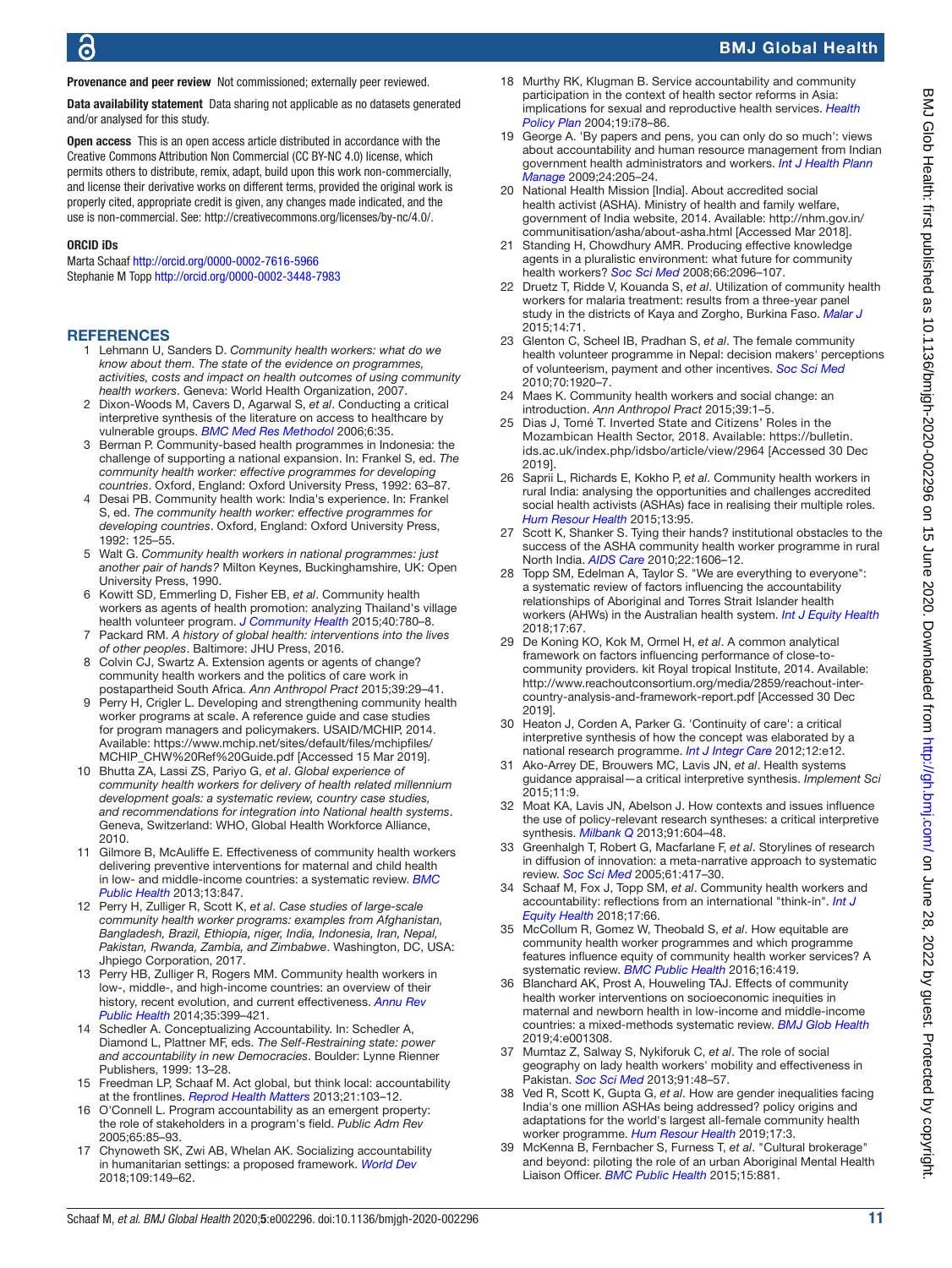# BMJ Global Health

- <span id="page-11-0"></span>40 Grossman-Kahn R, Schoen J, Mallett JW, *et al*. Challenges facing community health workers in Brazil's family health strategy: a qualitative study. *[Int J Health Plann Manage](http://dx.doi.org/10.1002/hpm.2456)* 2018;33:309–20.
- <span id="page-11-21"></span>41 Mohajer N, Singh D. Factors enabling community health workers and volunteers to overcome socio-cultural barriers to behaviour change: meta-synthesis using the concept of social capital. *[Hum](http://dx.doi.org/10.1186/s12960-018-0331-7)  [Resour Health](http://dx.doi.org/10.1186/s12960-018-0331-7)* 2018;16:63.
- <span id="page-11-1"></span>42 Roman G, Gramma R, Enache A, *et al*. The health mediatorsqualified interpreters contributing to health care quality among Romanian Roma patients. *[Med Health Care Philos](http://dx.doi.org/10.1007/s11019-013-9467-3)* 2013;16:843–56.
- <span id="page-11-2"></span>43 Bilal NK, Herbst CH, Zhao F. Health extension workers in Ethiopia: improved access and coverage for the rural poor. In: *Yes Africa can: success stories from a dynamic continent*. , 2011: 24, 433–43.
- <span id="page-11-3"></span>44 Musinguzi LK, Turinawe EB, Rwemisisi JT, *et al*. Linking communities to formal health care providers through village health teams in rural Uganda: lessons from linking social capital. *[Hum](http://dx.doi.org/10.1186/s12960-016-0177-9)  [Resour Health](http://dx.doi.org/10.1186/s12960-016-0177-9)* 2017;15:4.
- 45 Schaaf M. *Mediating Romani health. policy and program opportunities*. New York: Open Society Institute, 2004. [https://](https://www.opensocietyfoundations.org/uploads/f2ec2de8-eda8-494a-9ce9-4e969acb2368/roma_health_mediators.pdf) [www.opensocietyfoundations.org/uploads/f2ec2de8-eda8-494a-](https://www.opensocietyfoundations.org/uploads/f2ec2de8-eda8-494a-9ce9-4e969acb2368/roma_health_mediators.pdf)[9ce9-4e969acb2368/roma\\_health\\_mediators.pdf](https://www.opensocietyfoundations.org/uploads/f2ec2de8-eda8-494a-9ce9-4e969acb2368/roma_health_mediators.pdf)
- 46 Lehmann U, Friedman I, Sanders D. Review of the utilisation and effectiveness of community-based health workers in Africa. global health trust, joint learning initiative on human resources for health and development (JLI), JLI working paper, 2004. Available: [https://](https://pdfs.semanticscholar.org/7a0c/fd44975b00b045c7957c9327a87c9fcc6b63.pdf) [pdfs.semanticscholar.org/7a0c/fd44975b00b045c7957c9327a87c](https://pdfs.semanticscholar.org/7a0c/fd44975b00b045c7957c9327a87c9fcc6b63.pdf) [9fcc6b63.pdf](https://pdfs.semanticscholar.org/7a0c/fd44975b00b045c7957c9327a87c9fcc6b63.pdf) [Accessed 30 Dec 2019].
- <span id="page-11-4"></span>47 Kane S, Kok M, Ormel H, *et al*. Limits and opportunities to community health worker empowerment: a multi-country comparative study. *[Soc Sci Med](http://dx.doi.org/10.1016/j.socscimed.2016.07.019)* 2016;164:27–34.
- <span id="page-11-17"></span>48 Nandi S, Schneider H. Addressing the social determinants of health: a case study from the Mitanin (community health worker) programme in India. *[Health Policy Plan](http://dx.doi.org/10.1093/heapol/czu074)* 2014;29:ii71–81.
- <span id="page-11-5"></span>49 Werner D. *The village health worker: lackey or liberator?* Palo Alto, California, USA: Hesperian Foundation, 1981.
- <span id="page-11-6"></span>50 Cometto G, Ford N, Pfaffman-Zambruni J, *et al*. Health policy and system support to optimise community health worker programmes: an abridged who guideline. *[Lancet Glob Health](http://dx.doi.org/10.1016/S2214-109X(18)30482-0)* 2018;6:e1397–404.
- 51 Hamal M, Dieleman M, De Brouwere V, *et al*. How do accountability problems lead to maternal health inequities? A review of qualitative literature from Indian public sector. *[Public Health Rev](http://dx.doi.org/10.1186/s40985-018-0081-z)* 2018;39:9.
- 52 Joshi SR, George M. Healthcare through community participation: role of ASHAs. *Econ Polit Wkly* 2012;10:70–6.
- <span id="page-11-7"></span>53 Gilson L, Walt G, Heggenhougen K, *et al*. National community health worker programs: how can they be strengthened? *[J Public](http://www.ncbi.nlm.nih.gov/pubmed/http://www.ncbi.nlm.nih.gov/pubmed/2621254)  [Health Policy](http://www.ncbi.nlm.nih.gov/pubmed/http://www.ncbi.nlm.nih.gov/pubmed/2621254)* 1989;10:518–32.
- 54 Maes K, Closser S, Vorel E, *et al*. Using community health workers: discipline and hierarchy in Ethiopia's women's development army. *Ann Anthropol Pract* 2015;39:42–57.
- 55 Kok MC, Kane SS, Tulloch O, *et al*. How does context influence performance of community health workers in low- and middleincome countries? Evidence from the literature. *[Health Res Policy](http://dx.doi.org/10.1186/s12961-015-0001-3)  [Syst](http://dx.doi.org/10.1186/s12961-015-0001-3)* 2015;13:13.
- <span id="page-11-8"></span>56 Flores W. Community Defenders of the right to health in Guatemala. community of practitioners on accountability and social action in health (COPASAH), 2015. Available: [https://copasah.wordpress.](https://copasah.wordpress.com/2015/04/24/community-defenders-of-the-right-to-health-in-guatemala-walter-flores) [com/2015/04/24/community-defenders-of-the-right-to-health-in](https://copasah.wordpress.com/2015/04/24/community-defenders-of-the-right-to-health-in-guatemala-walter-flores)[guatemala-walter-flores](https://copasah.wordpress.com/2015/04/24/community-defenders-of-the-right-to-health-in-guatemala-walter-flores) [Accessed 1 Jun 2018].
- 57 Hernández A, Ruano AL, Hurtig AK, *et al*. Pathways to accountability in rural Guatemala: a qualitative comparative analysis of citizen-led initiatives for the right to health of Indigenous populations. *World Dev* 2019;113:392–401.
- <span id="page-11-9"></span>58 Perry H, Zulliger R, Scott K. Case studies of large-scale community health worker programs: examples from Bangladesh, Brazil, Ethiopia, India, Iran, Nepal, and Pakistan. Afghanistan: communitybased health care to the Ministry of public health, 2013. Available: [https://www.mcsprogram.org/wp-content/uploads/2017/01/CHW-](https://www.mcsprogram.org/wp-content/uploads/2017/01/CHW-CaseStudies-Globes.pdf)[CaseStudies-Globes.pdf](https://www.mcsprogram.org/wp-content/uploads/2017/01/CHW-CaseStudies-Globes.pdf) [Accessed 30 Dec 2019].
- <span id="page-11-10"></span>59 Smith-Nonini S. "Popular" health and the state: dialectics of the peace process in El Salvador. *[Soc Sci Med](http://dx.doi.org/10.1016/s0277-9536(96)00216-x)* 1997;44:635–45.
- <span id="page-11-11"></span>60 Schneider H. The governance of national community health worker programmes in low- and middle-income countries: an empirically based framework of governance principles, purposes and tasks. *[Int](http://dx.doi.org/10.15171/ijhpm.2018.92)  [J Health Policy Manag](http://dx.doi.org/10.15171/ijhpm.2018.92)* 2019;8:18.
- <span id="page-11-22"></span>61 Agarwal S, Kirk K, Sripad P, *et al*. Setting the global research agenda for community health systems: literature and consultative review. *[Hum Resour Health](http://dx.doi.org/10.1186/s12960-019-0362-8)* 2019;17:22.
- <span id="page-11-13"></span>62 Scott K, Beckham SW, Gross M, *et al*. What do we know about community-based health worker programs? A systematic review of existing reviews on community health workers. *[Hum Resour Health](http://dx.doi.org/10.1186/s12960-018-0304-x)* 2018;16:39.
- <span id="page-11-12"></span>63 Østebø MT, Cogburn MD, Mandani AS. The silencing of political context in health research in Ethiopia: why it should be a concern. *Health Policy Plan* 2017;33:258–70.
- 64 Closser S, Jooma R. Why we must provide better support for Pakistan's female frontline health workers. *[PLoS Med](http://dx.doi.org/10.1371/journal.pmed.1001528)* 2013;10:e1001528.
- <span id="page-11-14"></span>65 Kahssay HM, Taylor ME, Berman P, World Health Organization. Community health workers: the way forward. Available: [https://](https://apps.who.int/iris/handle/10665/42034) [apps.who.int/iris/handle/10665/42034](https://apps.who.int/iris/handle/10665/42034) [Accessed 30 Dec 2019].
- 66 Singh R, Purohit B. Limitations in the functioning of village health and sanitation committees in a North Western state in India. *[Int J](http://dx.doi.org/10.5530/ijmedph.2.3.9)  [Med Public Health](http://dx.doi.org/10.5530/ijmedph.2.3.9)* 2012;2:39–46.
- <span id="page-11-15"></span>67 Kok MC, Ormel H, Broerse JEW, *et al*. Optimising the benefits of community health workers' unique position between communities and the health sector: a comparative analysis of factors shaping relationships in four countries. *[Glob Public Health](http://dx.doi.org/10.1080/17441692.2016.1174722)* 2017;12:1404–32.
- <span id="page-11-16"></span>68 Garg S, Pande S. Learning to sustain change: Mitanin community health workers promote public accountability in India. accountability research center, 2018. Available: [https://accounta](https://accountabilityresearch.org/publication/learning-to-sustain-change-mitanin-community-health-workers-promote-public-accountability-in-india/) [bilityresearch.org/publication/learning-to-sustain-change-mitanin](https://accountabilityresearch.org/publication/learning-to-sustain-change-mitanin-community-health-workers-promote-public-accountability-in-india/)[community-health-workers-promote-public-accountability-in-india/](https://accountabilityresearch.org/publication/learning-to-sustain-change-mitanin-community-health-workers-promote-public-accountability-in-india/) [Accessed 30 Dec 2019].
- 69 Scott K, George AS, Ved RR. Taking stock of 10years of published research on the ASHA programme: examining India's national community health worker programme from a health systems perspective. *[Health Res Policy Syst](http://dx.doi.org/10.1186/s12961-019-0427-0)* 2019;17:29.
- <span id="page-11-18"></span>70 Maes K, Closser S, Tesfaye Y, *et al*. Volunteers in Ethiopia's women's development army are more deprived and distressed than their neighbors: cross-sectional survey data from rural Ethiopia. *[BMC Public Health](http://dx.doi.org/10.1186/s12889-018-5159-5)* 2018;18:258.
- 71 Maes K, Closser S, Tesfaye Y, *et al*. Psychosocial distress among unpaid community health workers in rural Ethiopia: comparing leaders in Ethiopia's women's development army to their Peers. *[Soc Sci Med](http://dx.doi.org/10.1016/j.socscimed.2019.04.005)* 2019;230:138–46.
- <span id="page-11-19"></span>72 Closser S. Pakistan's lady health worker labor movement and the moral economy of heroism. *Ann Anthropol Pract* 2015;39:16–28.
- <span id="page-11-20"></span>73 Ormel H, Kok M, Kane S, *et al*. Salaried and voluntary community health workers: exploring how incentives and expectation gaps influence motivation. *[Hum Resour Health](http://dx.doi.org/10.1186/s12960-019-0387-z)* 2019;17:59.
- 74 Bhattacharyya K, Winch P, LeBan K. Community Health Worker Incentives and Disincentives: How They Affect Motivation, Retention, and Sustainability. In: *Basic support for Institutionalizing child survival project (basics II)*. Arlington, VA, USA: United States Agency for International Development (USAID), 2020.
- <span id="page-11-26"></span>75 Singh D, Negin J, Otim M, *et al*. The effect of payment and incentives on motivation and focus of community health workers: five case studies from low- and middle-income countries. *[Hum](http://dx.doi.org/10.1186/s12960-015-0051-1)  [Resour Health](http://dx.doi.org/10.1186/s12960-015-0051-1)* 2015;13:58.
- 76 Vareilles G, Pommier J, Marchal B, *et al*. Understanding the performance of community health volunteers involved in the delivery of health programmes in underserved areas: a realist synthesis. *[Implement Sci](http://dx.doi.org/10.1186/s13012-017-0554-3)* 2017;12:22.
- 77 Oxford Policy Management (OPM). *Lady health worker programme:*  external evaluation of the National programme for family planning *and primary health care: summary of results*. Islamabad, Pakistan: OPM Ltd, 2009. [https://www.opml.co.uk/files/Publications/6241](https://www.opml.co.uk/files/Publications/6241-evaluating-lady-health-worker-programme/lhw-4th-evaluation-summary-of-results.pdf?noredirect=1) [evaluating-lady-health-worker-programme/lhw-4th-evaluation](https://www.opml.co.uk/files/Publications/6241-evaluating-lady-health-worker-programme/lhw-4th-evaluation-summary-of-results.pdf?noredirect=1)[summary-of-results.pdf?noredirect=1](https://www.opml.co.uk/files/Publications/6241-evaluating-lady-health-worker-programme/lhw-4th-evaluation-summary-of-results.pdf?noredirect=1)
- 78 Zulu JM, Kinsman J, Michelo C, *et al*. Hope and despair: community health assistants' experiences of working in a rural district in Zambia. *[Hum Resour Health](http://dx.doi.org/10.1186/1478-4491-12-30)* 2014;12:30.
- <span id="page-11-27"></span>79 Topp SM, Price JE, Nanyangwe-Moyo T, *et al*. Motivations for entering and remaining in volunteer service: findings from a mixedmethod survey among HIV caregivers in Zambia. *[Hum Resour](http://dx.doi.org/10.1186/s12960-015-0062-y)  [Health](http://dx.doi.org/10.1186/s12960-015-0062-y)* 2015;13:72.
- 80 Kok MC, Dieleman M, Taegtmeyer M, *et al*. Which intervention design factors influence performance of community health workers in low- and middle-income countries? A systematic review. *[Health](http://dx.doi.org/10.1093/heapol/czu126)  [Policy Plan](http://dx.doi.org/10.1093/heapol/czu126)* 2015;30:1207–27.
- <span id="page-11-23"></span>81 Andreoni J, Callen M, Khan Y, *et al*. *Using preference estimates to customize incentives: an application to polio vaccination drives in Pakistan*. National Bureau of Economic Research, 2016.
- <span id="page-11-24"></span>82 Miller G, Babiarz KS. *Pay-For-Performance incentives in low- and middle-income country health programs. (NBER working paper 18932)*. Cambridge, MA, USA: National Bureau of Economic Research, 2020.
- <span id="page-11-25"></span>83 Lohmann J, Houlfort N, De Allegri M. Crowding out or no crowding out? A Self-Determination theory approach to health worker motivation in Performance-based financing. *[Soc Sci Med](http://dx.doi.org/10.1016/j.socscimed.2016.09.006)* 2016;169:1–8.